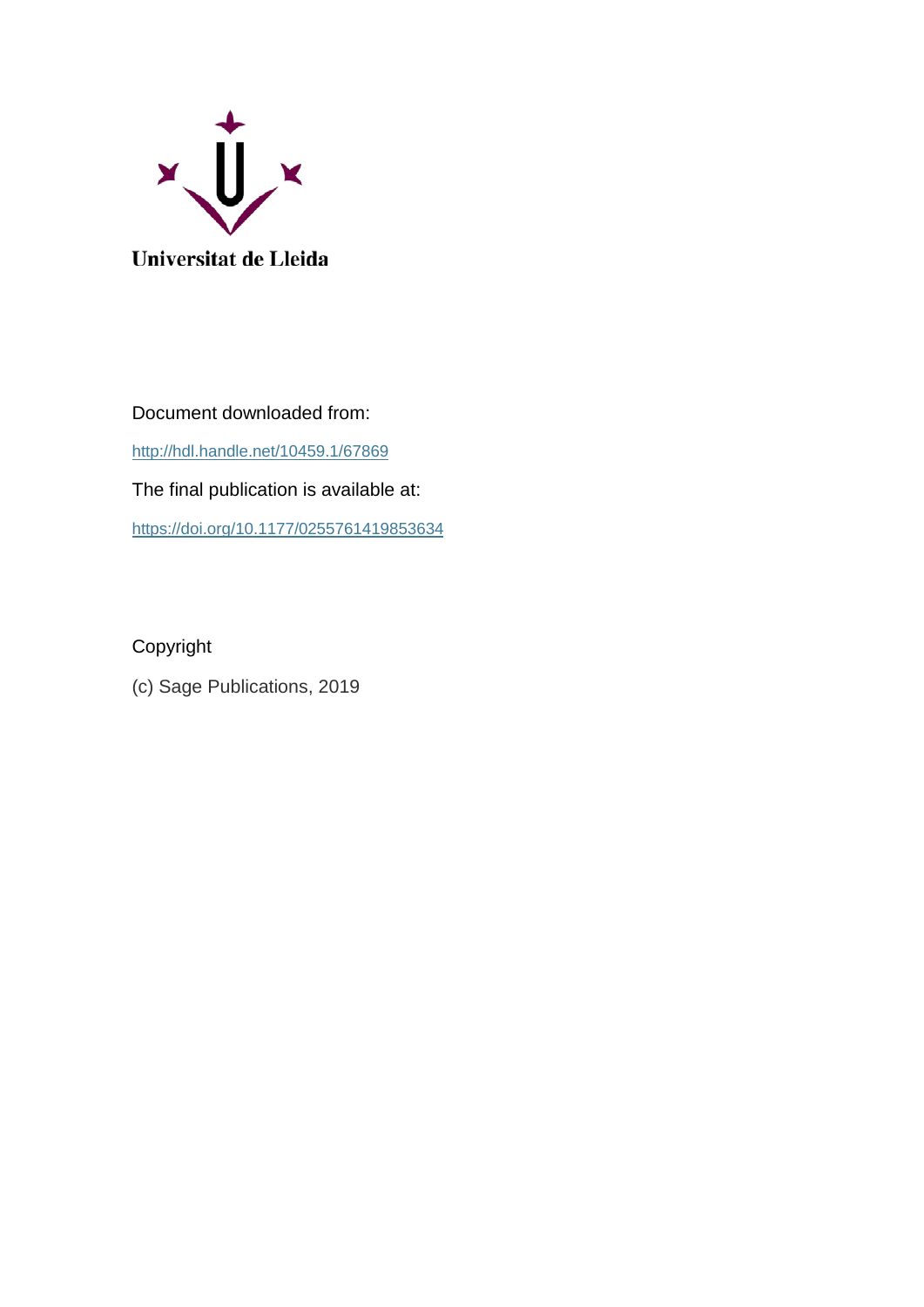## **Beyond music: Emotional skills and its development in young adults in choirs and bands**

 $\|$ 

| Journal:         | International Journal of Music Education                                                                                                                                                                                                                                                                                                                                                                                                                                                                                                                                                                                                                                                                                                                                                                                                                                                                                                                                                                                                                                                                                                                                                                                                                          |
|------------------|-------------------------------------------------------------------------------------------------------------------------------------------------------------------------------------------------------------------------------------------------------------------------------------------------------------------------------------------------------------------------------------------------------------------------------------------------------------------------------------------------------------------------------------------------------------------------------------------------------------------------------------------------------------------------------------------------------------------------------------------------------------------------------------------------------------------------------------------------------------------------------------------------------------------------------------------------------------------------------------------------------------------------------------------------------------------------------------------------------------------------------------------------------------------------------------------------------------------------------------------------------------------|
| Manuscript ID    | IJME-RS-18-0041.R1                                                                                                                                                                                                                                                                                                                                                                                                                                                                                                                                                                                                                                                                                                                                                                                                                                                                                                                                                                                                                                                                                                                                                                                                                                                |
| Manuscript Type: | Original Article                                                                                                                                                                                                                                                                                                                                                                                                                                                                                                                                                                                                                                                                                                                                                                                                                                                                                                                                                                                                                                                                                                                                                                                                                                                  |
| Keywords:        | Music, Emotional Competences, Choir, Band                                                                                                                                                                                                                                                                                                                                                                                                                                                                                                                                                                                                                                                                                                                                                                                                                                                                                                                                                                                                                                                                                                                                                                                                                         |
| Abstract:        | Latest studies point out the importance of emotional competencies in<br>young people's education. Music is closely linked to people's personal<br>development and the evidence suggests that there are differences in<br>young people who participate in group music-making activities and<br>young people who do not. In the present study we analysed the<br>socioemotional profile of sample of Spanish adolescent musicians who<br>sang in choirs or played in bands. A total of 660 adolescent musicians<br>and 655 non-musicians participated in the study, which evaluated<br>emotional competencies, life satisfaction, motivation to study and<br>capacity of leadership. At the same time, an ad hoc questionnaire was<br>also administered to the musicians to obtain their academic musical<br>profile. The results of the study show statistically significant differences<br>between musicians and non-musicians in all measured variables, and<br>suggest that, in line with previous research, belonging to a musical<br>ensemble, such as choirs and bands, is related with the development of<br>many skills as well as self-perception. Furthermore, it promotes the<br>development of socioemotional competencies, motivation and leadership. |
|                  |                                                                                                                                                                                                                                                                                                                                                                                                                                                                                                                                                                                                                                                                                                                                                                                                                                                                                                                                                                                                                                                                                                                                                                                                                                                                   |
|                  | SCHOLARONE <sup>*</sup><br><b>Manuscripts</b>                                                                                                                                                                                                                                                                                                                                                                                                                                                                                                                                                                                                                                                                                                                                                                                                                                                                                                                                                                                                                                                                                                                                                                                                                     |

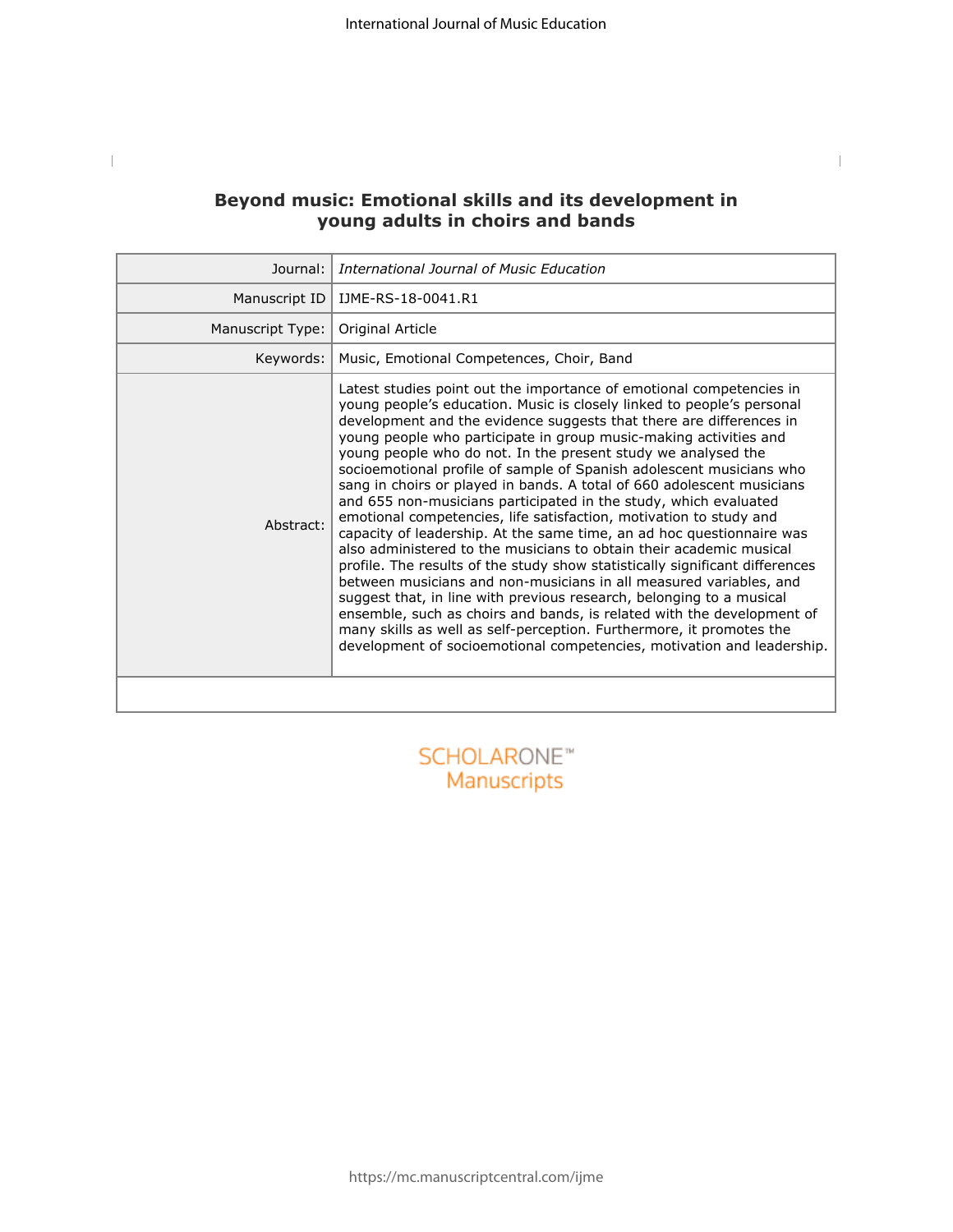# **Beyond music: Emotional skills and its development in young adults in choirs and bands**

## **Abstract**

Latest studies point out the importance of emotional competences. Music nonetheless is highly linked to the individual's development and evidence suggests that there are differences in youth among those people who are involved in a musical activity and those who are not. In the present study we aimed to study the socioemotional profile of adolescent musicians of bands and choirs in a Spanish sample. A total of 660 adolescent musicians and 655 non musicians underwent an evaluation carried out with self-reports assessing emotional competences, life satisfaction, motivation to study and capacity of leadership. At the same time, an ad hoc academic-musical profile was also administered to the participants. Results of the study show that there were statistically significant differences between musicians and not musicians in all measured variables. According to our findings, and in line with previous literature, it is noteworthy that belonging to a music group, such as choirs and bands, strengthens many competences as well as the perception that students have of themselves when they practice music. Thus, all these skills are proved to promote the development of socioemotional competences, motivation and leadership.

IL-SOL **Keywords**: Music, emotional competences, choir, band.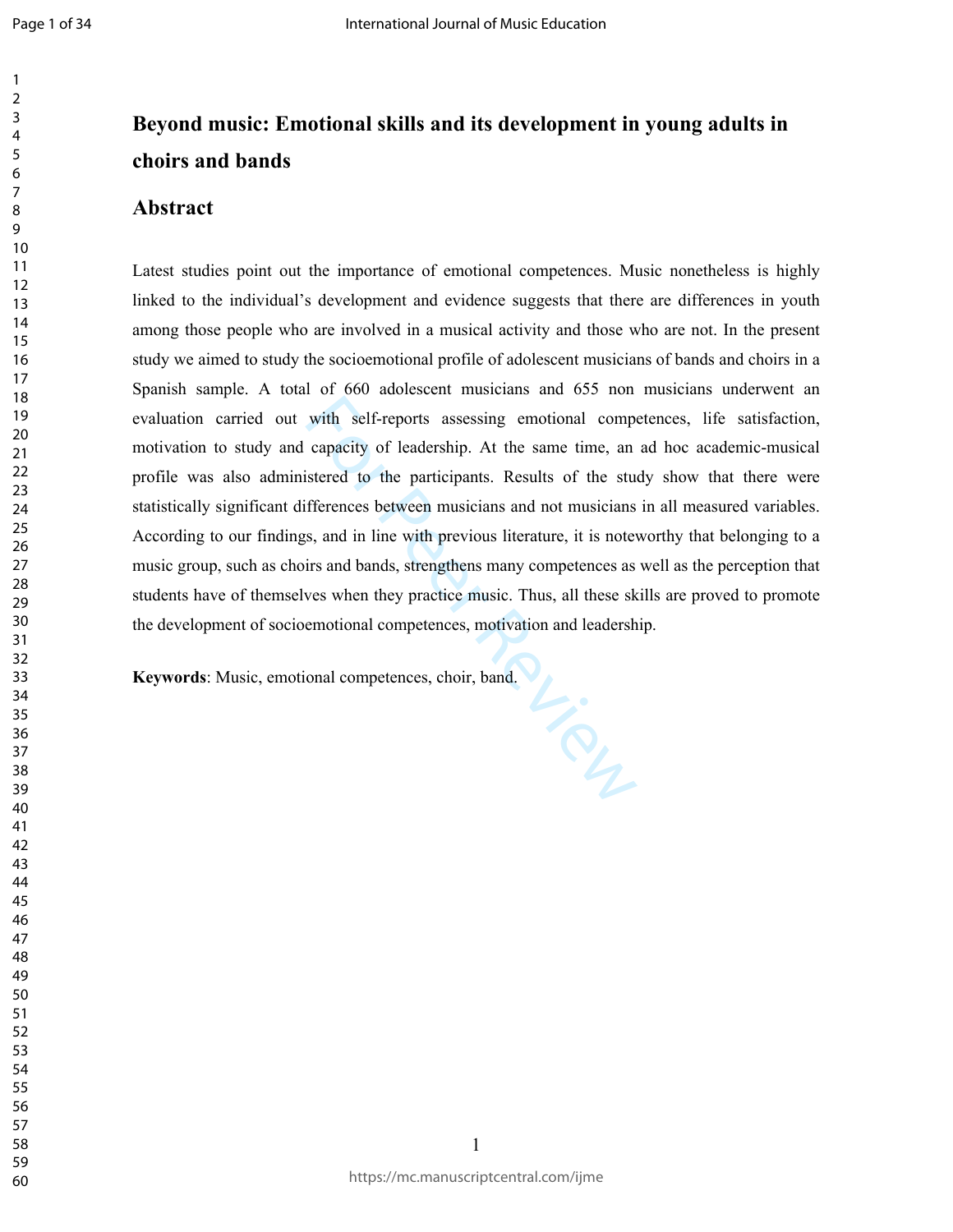During the last decades logic abilities and abstract intelligence in school have been receiving less attention in favour of a renewed interest in emotional education and emotional competences (for example, Filella, Pérez, Cabello, & Ros-Morente, 2016; Mayer, Roberts, & Barsade, 2008). Emotional education arised as an innovative educational tool that aims at providing an answer to all those educative and social needs that are rarely addressed in ordinary subjects (Bisquerra, 2006). Emotional education is viewed as a multifactorial process which is based in the training and acquisition of certain competences. In fact, numerous studies describe and explain that aspects such as selfesteem or emotional abilities are crucial when trying to explain the emotional state and the learning process of the students (Bong, Cho Ahn, & Kim, 2012; Spinrad et al., 2004).

students (Bong, Cho Ahn, & Kim, 2012; Spi<br>garding the benefits of the emotional educ<br>scientific field, especially when these<br>aated (for example, Björklund et al., 2014;<br>2008, among others). Longitudinal studies,<br>7), have s Empirical evidence regarding the benefits of the emotional education programs is very acknowledged in the scientific field, especially when these interventions are well implemented and evaluated (for example, Björklund et al., 2014; Pears, Fisher, & Bronz, 2007; Pérez-González, 2008, among others). Longitudinal studies, like the one carried out by Duncan et al. (2007), have shown that the successful development of socioemotional skills in schools can predict important mediators of learning such as self-esteem, adaptation in schools, participation in class, motivation towards learning and satisfactory relationships with peers and teachers. However, despite all this proof, students seem to have a varied yet limited knowledge about these emotional states and abilities (Bisquerra & Filella, 2017).

All these skills and competences are particularly relevant during adolescence, a pivotal period in development, when emotional variables and the task of identity integration come to the fore (Jones & Deutsch, 2013; Parker, 2017). From a traditional standpoint, adolescence in the socioemotional field has been envisaged as a joint process with the development of personal identity and the influence of external factors such as the establishment of personality and relationships with the peers (Arnett, 2002; Massot, 2003). All these factors have an important role in the development of the individual and his transition to adulthood. Additionally, self-esteem and self-perception go hand in hand with these period of the life-span, which seem to be highly associated with other psychological factors such as anxiety, general psychological state and, once more, with socioemotional competences (Filella et al., 2016). All in all, evidence suggests that those different factors and processes that take place during adolescence and that work in synergy, tend to bring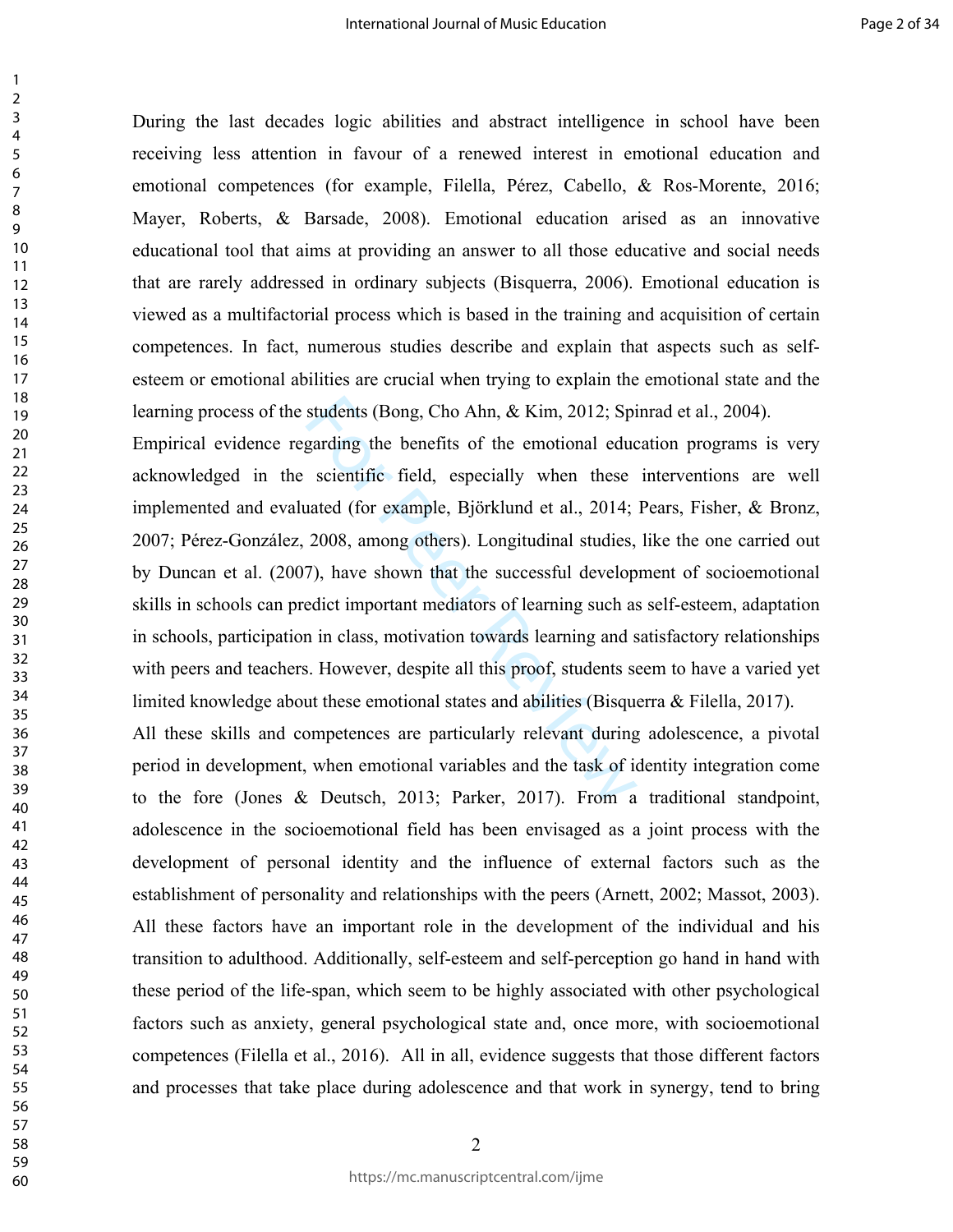subsequent changes that will remain in the following years, and thus, acquiring an important relevance (Bar-on & Parker, 2000).

d Sloboda (2010), have even claimed that m<br>ence and arousal of any emotional experients<br>ts use music in order to achieve, poten<br>(Miranda & Claes, 2009; Saarikallio &<br>motional competences and music is not  $\epsilon$ <br>authors have Another vital factor during this life stage is music and musicality. Music during adolescence is undoubtedly a subject that has gained ground by leaps and bounds since the beginning of the adolescence culture in the twentieth century, proving that musicality improved and enhanced emotional expressivity and communication (Kokotsaki & Hallam, 2007; Merriam, 1992). Since the 1980s, in the domain of music psychology, socioemotional variables are also contemplated as central factors when trying to understand the functions that music entails (North, Hargreaves, & O'Neill, 2000). Some authors, as it is the case of Juslin and Sloboda (2010), have even claimed that music can be viewed as a tool to control the valence and arousal of any emotional experience. In fact, it has been proven that adolescents use music in order to achieve, potentiate or reduce certain emotional experiences (Miranda & Claes, 2009; Saarikallio & Erkkilä, 2007). This relationship among emotional competences and music is not exempt of the learning process, since as many authors have defended, music also constitutes an educative resource (García, del Olmo, & Gutiérrez-Rivas, 2014; Hallam & Creech, 2010; Schellenberg, 2016). Students can learn musical elements in centers and schools, but importantly enough, music itself also constitutes a vehicle to enhance and improve learning. Music is thus used so as to improve emotional intelligence and other cognitive processes such as creativity, language or maths, among others (Antonietti & Colombo, 2014; Gouzouasis, Guhn, & Kishor, 2007; Zatorre, 2005).

It should be stressed that in the regions of Valencia and Catalonia (Spain), where the sample was gathered, there is a long tradition of music bands and choirs, respectively. At the present moment, the official census of bands in Valencia is compiled from more than 500 bands (Musical Societies Federation from Valencian Community, 2018) and in Catalonia, although it does not exist an official census, it is estimated that there are more than 900 choirs (Catalan Choir Movement, 2018). Due to this fact, a big number of children and adolescents of both regions aged 10 to 18 have the chance to learn music and to play an instrument or to sing in a young section of one of these musical ensembles. Empirical research linked these kind of musical group participation to numerous social and personal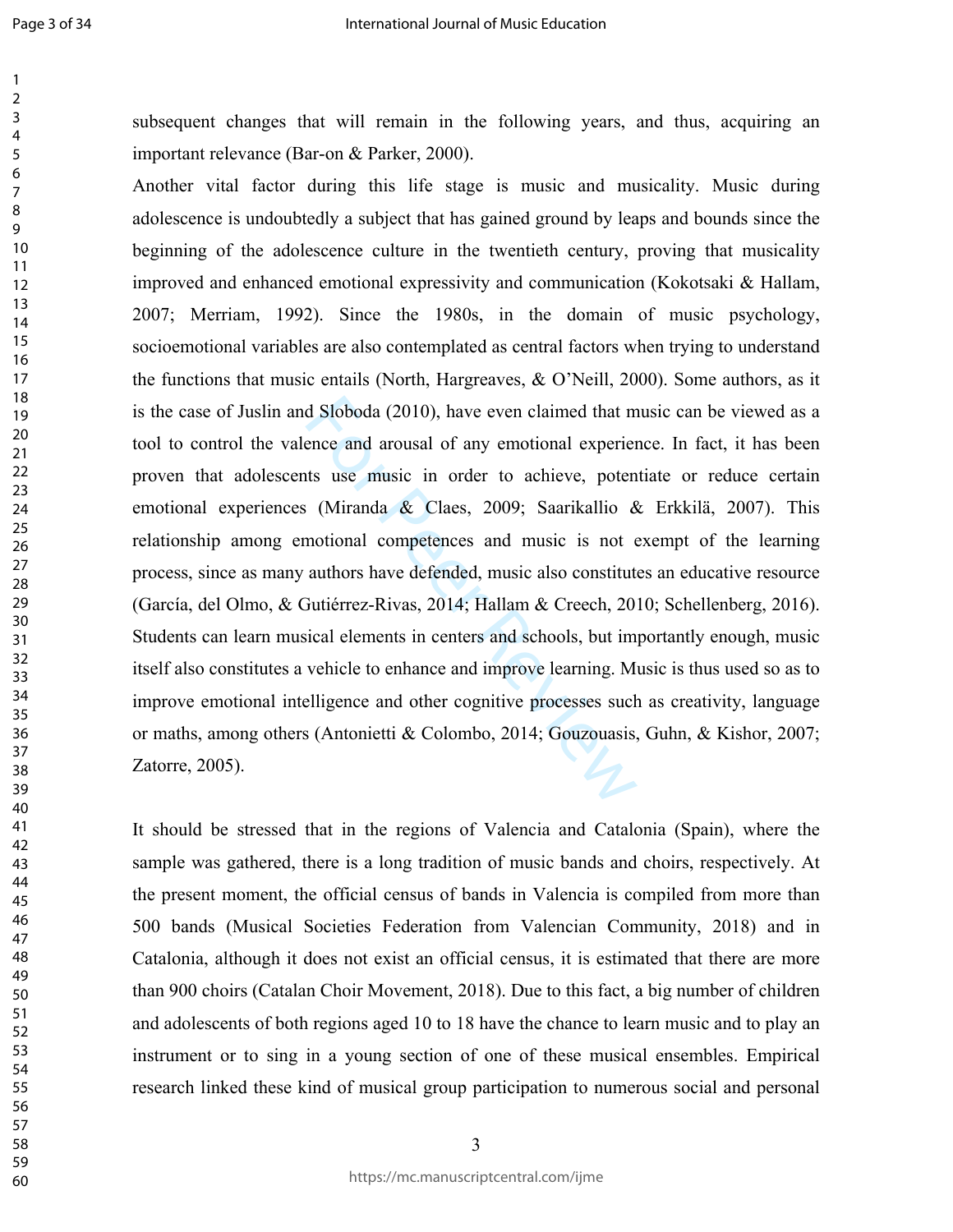fulfilment capacities and variables related to emotional skills, for example: psychosocial well-being, teamwork and cooperation, self-esteem and self-motivation improvement, enhanced sense of worthiness, social skills development (Colson, 2012; Kirrane, O'Connor, Dunne & Moriarty, 2017; Kokotsaki & Hallam, 2007; Mellor, 2013).

Therefore, with all the aforementioned functions and benefits that music plays in everyday life of adolescents, one can stablish that when acquiring a competence in music, for instance, an emotional competence (e.g. expressing emotions), another competence will also be strengthened (e.g. improvement of social relationships). Hargreaves & North, defended this idea as early as in 1999 (see Figure 1). According to these authors and up until now, it has been proved that music improves competencies that are interrelated and that are in constant mutual feedback.

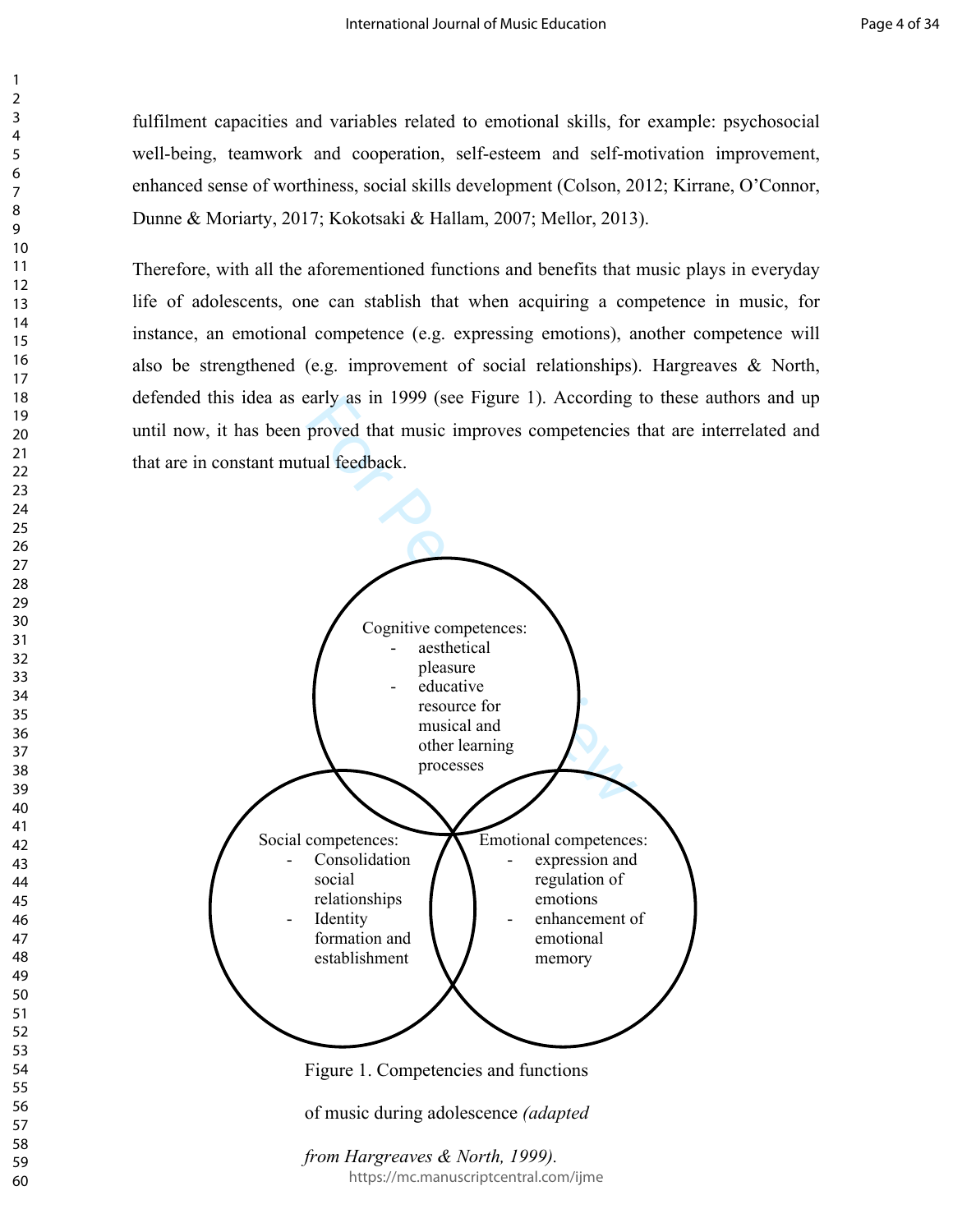It is thus of the highest interest to explore and find if students and adolescents who are involved in musical activities show differences in socioemotional competencies in regard of those adolescent who are not involved in such activities. Additionally, if this condition exists, it will be interesting to find out if there are also differences among differing music activities.

Solution and taking all the aforemention<br>the socioemotional profile of a sample of<br>n Spain.<br>Spain.<br>Spain.<br>The Spain extends that were not involved in any produce oung students that were not involved in any produced at a to Hence, considering this quandary and taking all the aforementioned aspects into account, we aimed at analysing the socioemotional profile of a sample of adolescent musicians of both bands and choirs in Spain.

## **Methods**

#### **Participants**

The total sample of this study was composed by a subsample of young musicians and another subsample of young students that were not involved in any musical activity.

## *Musicians subsample*

This subsample included a total of 660 adolescent musicians. 367 (55.6%) of the subjects were involved in bands, while the other 293 (44.4%) were singing in a choir. From the 660 participants of the total subsample, 237 (35.9% were males), while 423 (64.1%) were females.

## *Not musicians subsample*

In order to be able to compare and contrast the results obtained by adolescent musicians, a subsample of adolescent who were not involved in any musical activity was also gathered. In this case, the total number of participants in this subsample was 655 participants. 260 (39.7%) were males while 395 (60.3%) were females.

### **Instruments**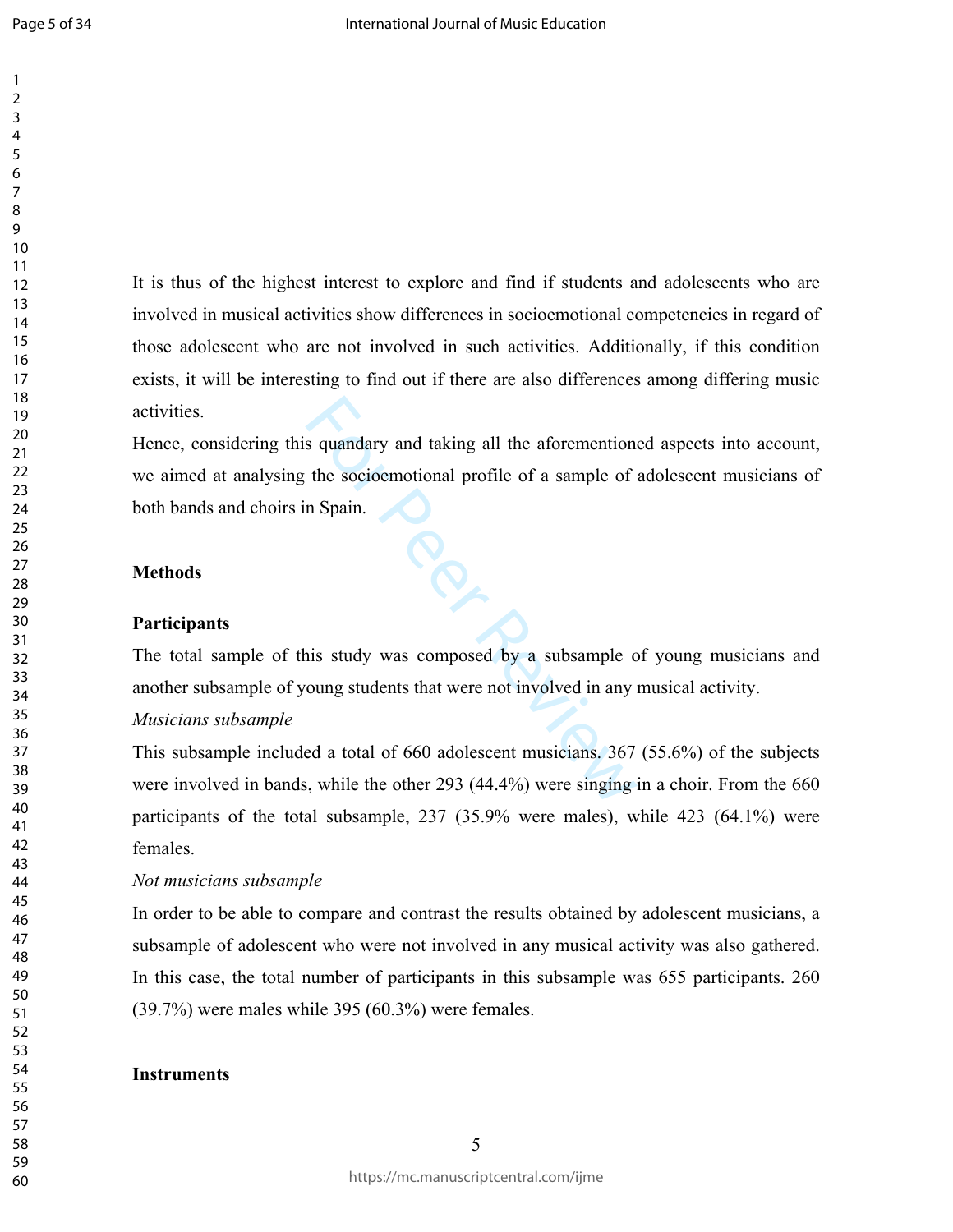The instruments used in this study included the following:

*Emotional Development Questionnaire* (QDE; López & Pérez, 2014 (GROP)). This selfinformed instrument taps the principal concepts regarding emotional education suggested by the Research Group in Psychopedagogical Orientation (GROP), (Bisquerra, 2000; Bisquerra & Pérez, 2007). It comprises five subscales which assess Emotional Awareness, Emotion Regulation, Emotional Autonomy, Social Competence and Life's Competences. A score for each subscale and a total one can be extracted. The reliability of the instrument ranges from 0.88 to 0.91 when extracting the Cronbach Alpha Index, which is considered satisfactory.

*Ad hoc protocol* created by the team in order to assess the academic-musical profile of the participant agents in the study, as well as the multiple variables that can influence the development of emotional competences, such as the motivation to learn music, experimented emotions, etc…). This protocol was created due to the lack of existent instruments assessing these aspects.

d by the team in order to assess the academ<br>he study, as well as the multiple variables<br>tional competences, such as the motiv<br>s, etc...). This protocol was created due<br>hese aspects.<br>Scale (SWLS; Diener, 1985). This instrum *Satisfaction With Life Scale* (SWLS; Diener, 1985). This instrument is self-informed and assesses life's satisfaction and cognitive judgement. It has 5 sentences and a Likert scale with 7 alternatives. Because of its satisfactory psychometric properties and its factorial structure, it has become one of the most used scales among the scientific community. Its Cronbach Alpha indicates indexes ranging from 0.80 and 0.89.

*Academic Motivation Test* (MOT; Sáez, 2008). This test taps the predisposition and motivation degree of the adolescent students towards their academic training. It has 25 items assessed with a three points scale (true, false or doubtful). This enables researchers to obtain a total factor score. Depending of the obtained figures the motivation can be considered high, moderate or low. Psychometric properties were satisfying for the motivation factor in all studies carried out.

*Questionnaire of the Capacity of Leadership* (LID; Ávila de Encío, 2012). This questionnaire was designed within the well renowned test of 16PF of Cattell, in its child-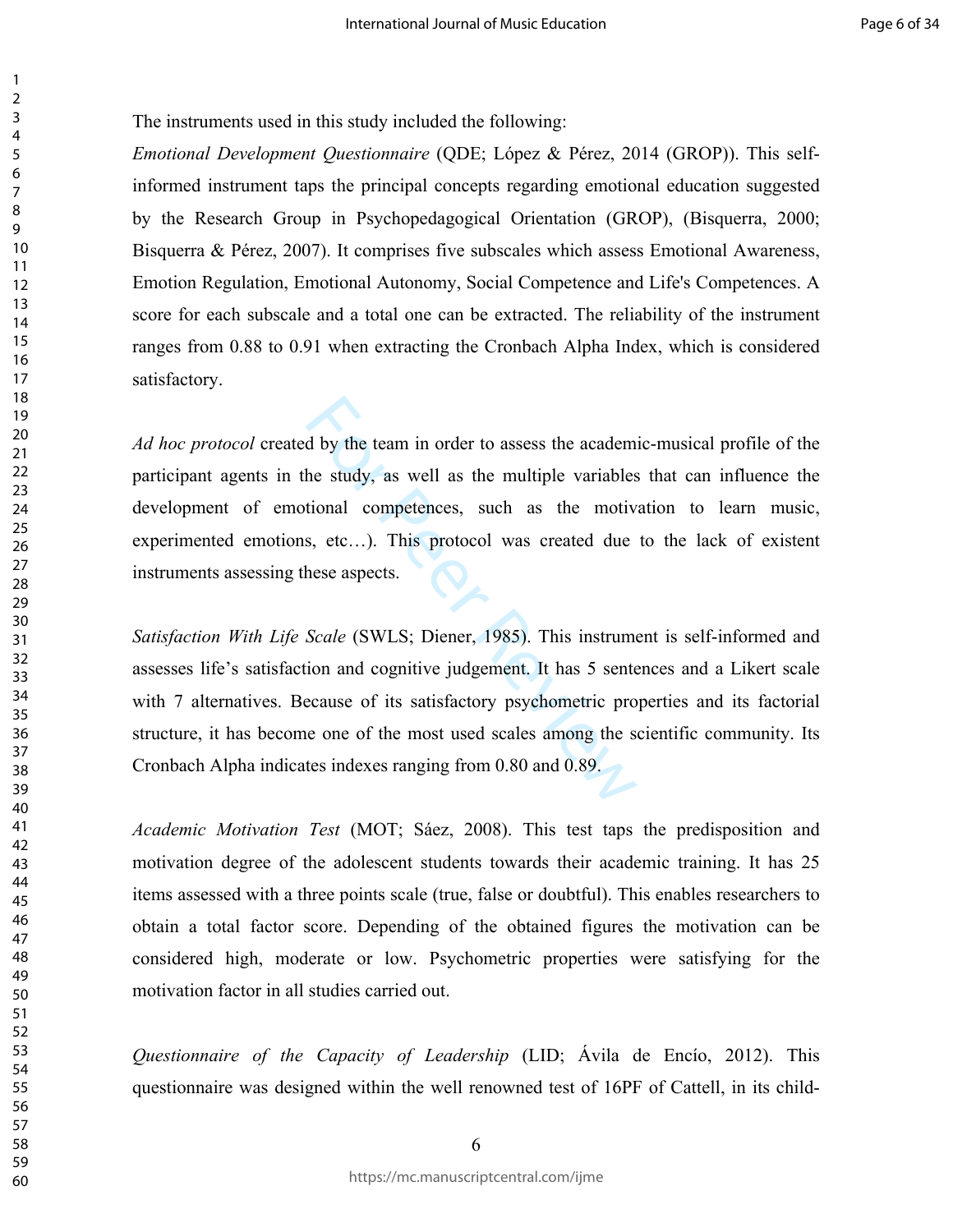youth version (Catell & Catell, 2005; Porter & Cattell, 2002) and it aims to evaluate the leadership capacity of each individual. The questionnaire has 15 phrases and rated with a Likert scale of 5 alternatives. The final score is the sum of all the answers given by the subject and each person can be qualified as: without leadership capacity, with initiative but without capacity of leadership, and with capacity for leadership.

## **Procedure**

I comparative. This design enables resear<br>luded in the study, but it also facilitates<br>it is the case of emotional and musical varial<br>o note that the present study has involve<br>ogies in order to achieve all goals and to<br>to a The present study followed a non-experimental *ex post facto* methodology, specifically, descriptive and causal comparative. This design enables researchers to describe the different variables included in the study, but it also facilitates the comparison among constructs and data, as it is the case of emotional and musical variables in the present work. It is also important to note that the present study has involved both qualitative and quantitative methodologies in order to achieve all goals and to have a more thorough approach.

#### **Results**

Before the analysis of the results *per se*, the present study explored the musical and socioemotional profile of the sample of musicians. The first analysis thus, consisted of a description of the main characteristics of the participant students.

First of all, it was explored when the students started their musical studies. Results showed that those students of the experimental sample, initiated their musical studies at age 6.36 in average  $(SD = 2.54)$ . Regarding the experience of the subjects in a music group, those students who were in bands showed an average of 3.90 years of experience (SD=2.24) while the students who were in other kind of groups, such as choirs, had a higher number of years of experience in average, rising to a  $5.52$  (SD =  $3.26$ ).

Regarding the socioemotional dimension, students were asked, in a Likert scale ranging from 0 to 10, about their opinion and feelings regarding the five socioemotional competences described by the Research Group in Psychopedagogical Orientation (GROP): Emotional Awareness, Emotion Regulation, Autonomy, Social Competence, Well-being. Obtained results are described in Table 1.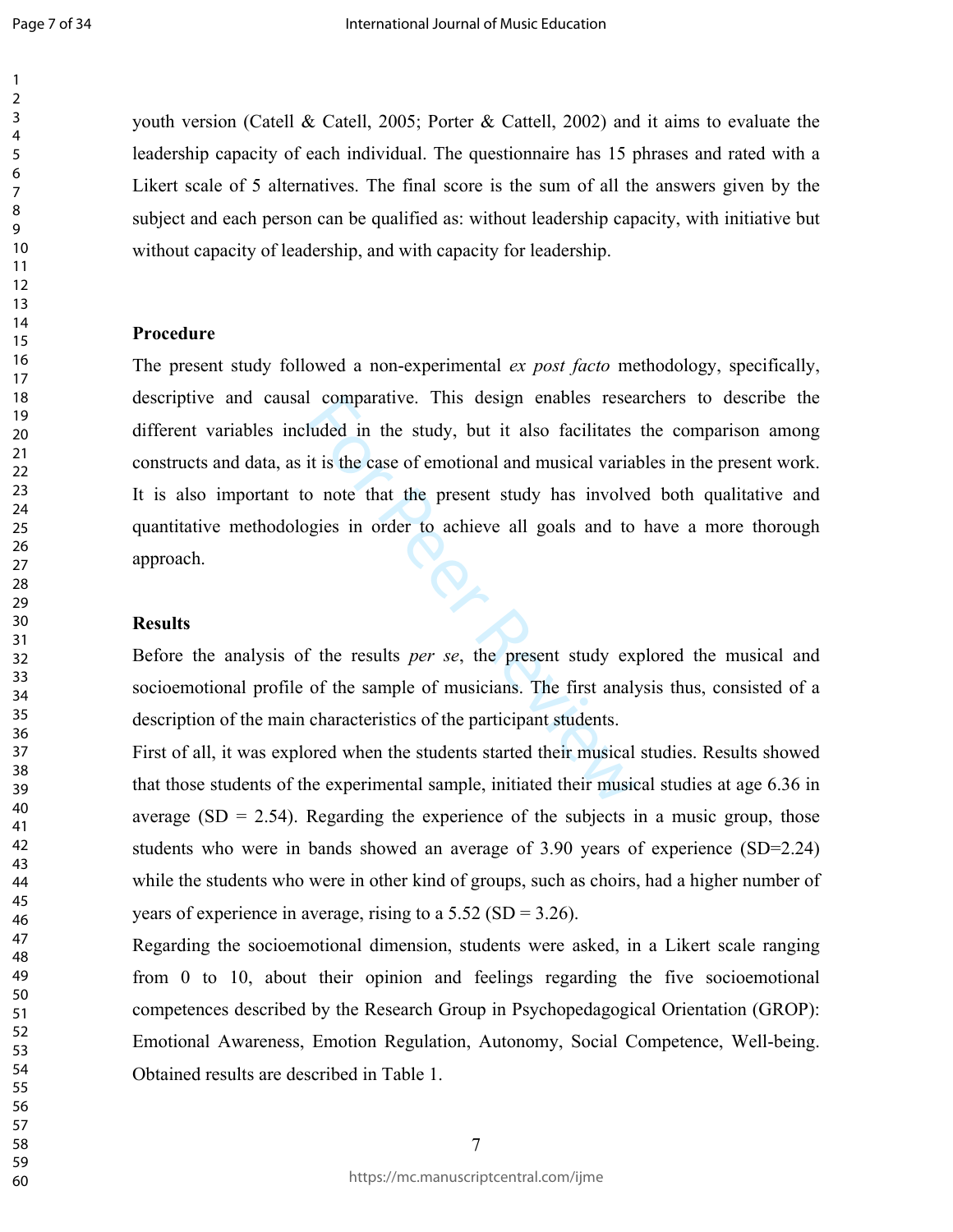| 2                                         |  |
|-------------------------------------------|--|
| ś                                         |  |
| 1                                         |  |
|                                           |  |
|                                           |  |
| f                                         |  |
|                                           |  |
| 8                                         |  |
|                                           |  |
| 9                                         |  |
| $\overline{10}$                           |  |
| 1<br>ı                                    |  |
|                                           |  |
| 1<br>$\overline{c}$                       |  |
| 1<br>3                                    |  |
| 1<br>4                                    |  |
| 1<br>!                                    |  |
|                                           |  |
| 16                                        |  |
| 1                                         |  |
| 18                                        |  |
| 19                                        |  |
|                                           |  |
| 20                                        |  |
| $\overline{2}$<br>l                       |  |
| $\overline{2}$<br>$\overline{2}$          |  |
| $^{23}$                                   |  |
|                                           |  |
| $\frac{24}{3}$                            |  |
| $\overline{2!}$                           |  |
| 26                                        |  |
| $^{27}$                                   |  |
|                                           |  |
| $\overline{28}$                           |  |
| 29                                        |  |
| 30                                        |  |
| $\mathbf{S}$                              |  |
| ı                                         |  |
| $\overline{\mathbf{3}}$<br>$\overline{2}$ |  |
| $\overline{\textbf{3}}$                   |  |
|                                           |  |
| 34<br>35                                  |  |
|                                           |  |
| $\epsilon$                                |  |
| 37                                        |  |
| 38                                        |  |
|                                           |  |
| 39                                        |  |
| 40                                        |  |
| $\ddot{4}$<br>1                           |  |
| 4<br>2                                    |  |
| 4<br>ξ                                    |  |
|                                           |  |
| 44                                        |  |
| 45                                        |  |
| 46                                        |  |
|                                           |  |
| 4                                         |  |
| 48                                        |  |
| 49                                        |  |
| 50                                        |  |
|                                           |  |
| 5<br>l                                    |  |
| c<br>5<br>2                               |  |
| c<br>$\overline{\mathbf{5}}$<br>3         |  |
| c<br>$\frac{1}{2}$                        |  |
|                                           |  |
| c<br>$\frac{1}{2}$                        |  |
| c<br>56                                   |  |
| c<br>7<br>$\overline{\mathbf{5}}$         |  |
|                                           |  |
| 58                                        |  |
| 59<br>ľ                                   |  |

|                            | χ    | SD   |
|----------------------------|------|------|
| <b>Emotional Awareness</b> | 7.57 | 1.64 |
| <b>Emotion Regulation</b>  | 7.95 | 1.62 |
| Autonomy                   | 7.77 | 1.39 |
| Social Competence          | 7.93 | 1.37 |
| Well-being                 | 8.66 | 1.43 |
| Total $(n=660)$            | 7.98 | 1.09 |

Table 1. Results of the opinion and feelings regarding the five socioemotional competences described by the GROP.

Additionally, these competences were also assessed with the instrument Emotional Development Questionnaire (QDE; López, & Pérez, 2014). Which gave similar results to what was described by the opinion and feelings of the students themselves (see Table 2).

| $\gamma$ the GROP.                                                    |      |           |
|-----------------------------------------------------------------------|------|-----------|
|                                                                       |      |           |
| , these competences were also assessed with the instrumer             |      |           |
| nt Questionnaire (QDE; López, & Pérez, 2014). Which gave simi         |      |           |
| escribed by the opinion and feelings of the students themselves (see  |      |           |
|                                                                       | χ    | <b>SD</b> |
| <b>Emotional Awareness</b>                                            | 8.13 | 0.85      |
| <b>Emotion Regulation</b>                                             | 7.08 | 0.98      |
| Autonomy                                                              | 6.86 | 1.08      |
| Social Competence                                                     | 6.97 | 1.15      |
| Well-being                                                            | 7.97 | 0.87      |
| Total $(n=660)$                                                       | 7.37 | 0.78      |
| esults of the ODE for the five socioemotional competences description |      |           |

Table 2. Results of the QDE for the five socioemotional competences described by the GROP.

According to the results obtained in the QDE, which slightly differed from the opinions and feelings of the students, students have a moderate competential domain, as its average score indicates. When studying results in more detail, we can realise that emotional awareness and well-being are the competences that are more consolidated. Differently, autonomy and social competences are the ones that are less developed or clearly acquired.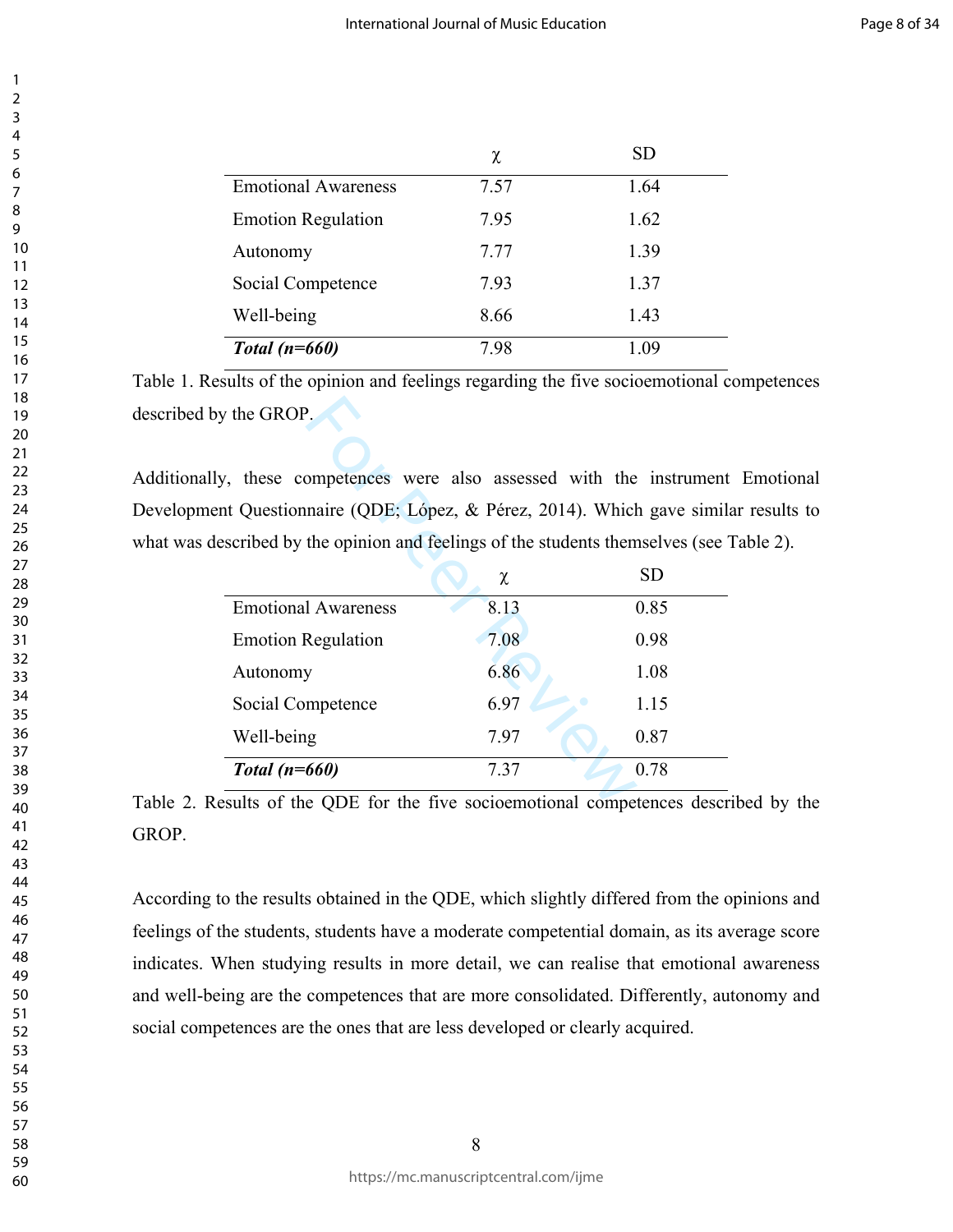When comparing with a variance analysis students involved in music activities and students not involved in any musical activity, several differences appeared when comparing the different instruments scores (see Table 3).

|            |                |                                                                                         |              | Variance   |         |         |
|------------|----------------|-----------------------------------------------------------------------------------------|--------------|------------|---------|---------|
|            |                | Sum of                                                                                  | Degrees of   | (estimate) |         |         |
|            | Source         | squares                                                                                 | freedom      | square)    | F       | Sig.    |
| QDE        | Between        | 4.29                                                                                    | $\mathbf{1}$ | 4.29025    | 9.35    | 0.01    |
|            | Within         | 3.66                                                                                    | 8            | 0.458745   |         |         |
| <b>LID</b> | <b>Between</b> | 10036.22                                                                                | $\mathbf{1}$ | 10036.22   | 93.07   | < 0.001 |
|            | Within         | 141573.23                                                                               | 1313         | 107.82     |         |         |
| Diener     | <b>Between</b> | 8314.53                                                                                 | $\mathbf{1}$ | 8314.53    | 393.474 | < 0.001 |
|            | Within         | 27745.09                                                                                | 1313         | 21.13      |         |         |
| <b>MOT</b> | <b>Between</b> | 14925.37                                                                                | $\mathbf{1}$ | 14925.37   | 247.70  | < 0.001 |
|            | Within         | 79114.32                                                                                | 1313         | 60.25      |         |         |
|            |                |                                                                                         |              |            |         |         |
|            |                | Table 3. Results of the ANOVA analysis for the scores obtained by the groups of musicia |              |            |         |         |
|            |                | and not musicians for the tests Satisfaction with Life Scale (SWLS), Emotion            |              |            |         |         |
|            |                | Development Questionnaire (QDE), Academic Motivation Test (MOT), and Questionnai        |              |            |         |         |
|            |                | of the Capacity of Leadership (LID).                                                    |              |            |         |         |
|            |                |                                                                                         |              |            |         |         |
|            |                | As Table 3 shows, musicians displayed a higher and statistically significant score      |              |            |         |         |

As Table 3 shows, musicians displayed a higher and statistically significant score in emotional competences. Also, students involved in musical activities showed a higher ability and capacity to be (or become) leaders, being the difference among groups highly statistically significant. A similar pattern could be observed in the scores of life satisfaction, which showed that students involved in musical activities were significantly happier with their lives. Finally, the motivation for the academic studies of the musicians also appeared to be much higher and statistically significant than the one of the students who were not practising any musical activity. Interestingly enough, working with a team, the culture of effort and the learning motivation are factors highly involved in the musical area.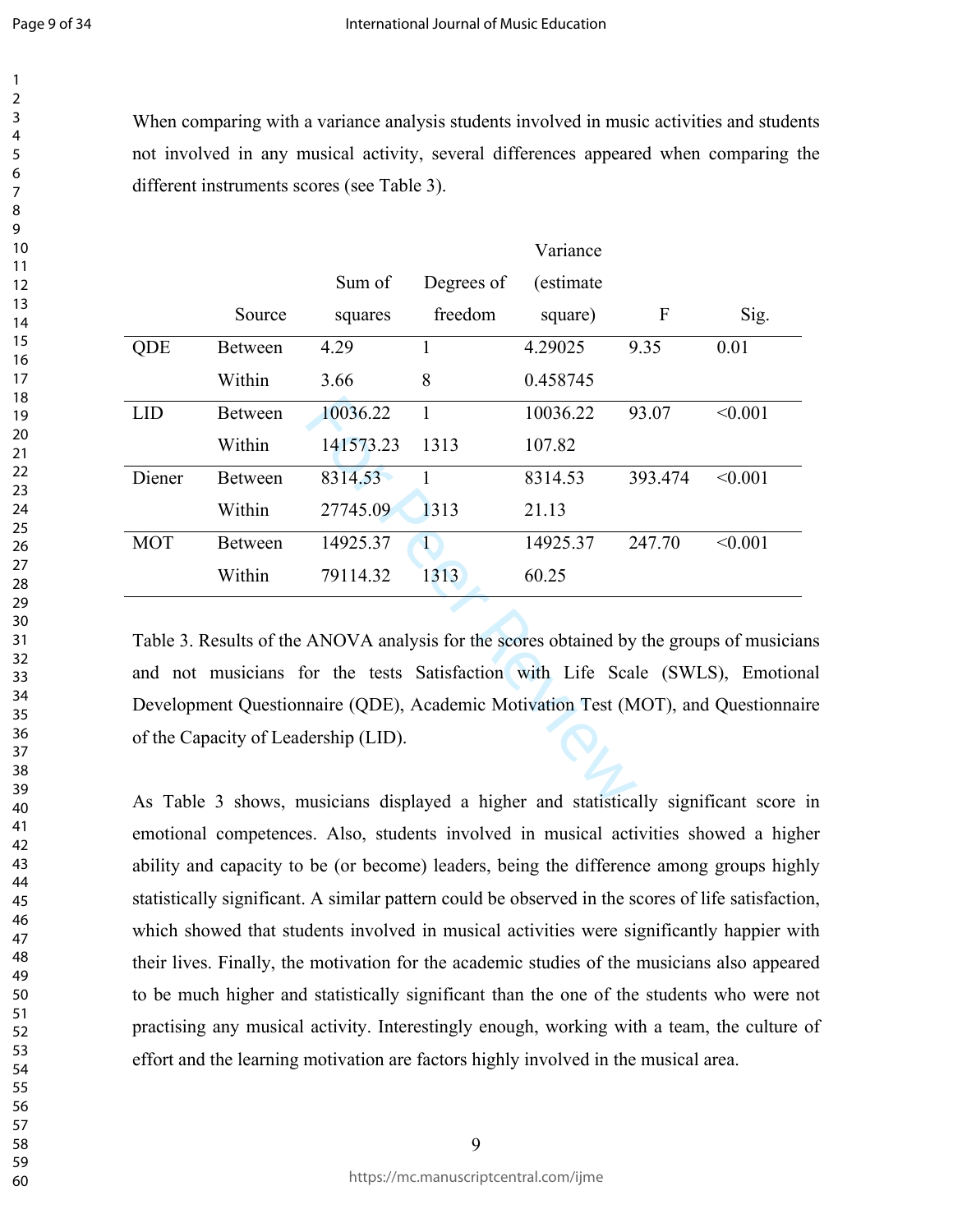#### **Discussion**

The main aim of the present study was to explore the socioemotional profile of students involved in musical activities and to compare it with those students who were not in touch with any musical task.

ores. This fact is consistent with previous<br>arming how to become aware of what we an<br>and regulate the emotions (Filella et al., 20<br>ompetence of Autonomy. Again, these result<br>onstitutes a moment in the life's developmer<br>iet In all cases, results showed that there were statistically significant differences between musicians and not musicians in all measured variables. In all the analysis carried out for the socioemotional competences described by the GROP (Emotional Awareness, Emotion Regulation, Autonomy, Social Competences, Well-being), musicians showed an important socioemotional development and set of skills. Emotional Awareness was the competence that showed higher scores. This fact is consistent with previous findings, indicating the logical order of first learning how to become aware of what we are feeling and only later being able to manage and regulate the emotions (Filella et al., 2016). The lowest scores were obtained in the competence of Autonomy. Again, these results are consistent with the fact that adolescence constitutes a moment in the life's development highly associated with emotions related to anxiety, which in turn, makes it more difficult to the person to properly regulate and ensure a proper autonomy until a certain degree of personality development has been reached (Byrne, 2000; Filella et al., 2016; Massot, 2003). All in all, however, all scales showed higher scores in the group of musicians than in the group of no musicians, which is highly consistent with what it was hypothesized.

Regarding to the results obtained in the comparison for leading skills among students involved in musical activities and students not involved, results showed that musicians showed a 55% more capacity to become leaders than those individuals who were not musicians. This can be explained by the fact that in the different music groups, such as choirs and bands, there are certain abilities that are strengthened, as is the case of effort, optimism, self-confidence, self-management, and the perception that students have of themselves when they practice music, among others (for example, Gouzouasis  $\&$ Henderson, 2012; or Kokotsaki & Hallam, 2007). All these skills are proved to favour the development of socioemotional competences and leadership (for example, Tenenbaum, Lidor, Lavyan, Morrow, Tonnel, et al., 2004). This same deed accounts for the academic motivation, which in the present work was much higher and statistically significant for musicians, who showed a wide predisposition to academic activities.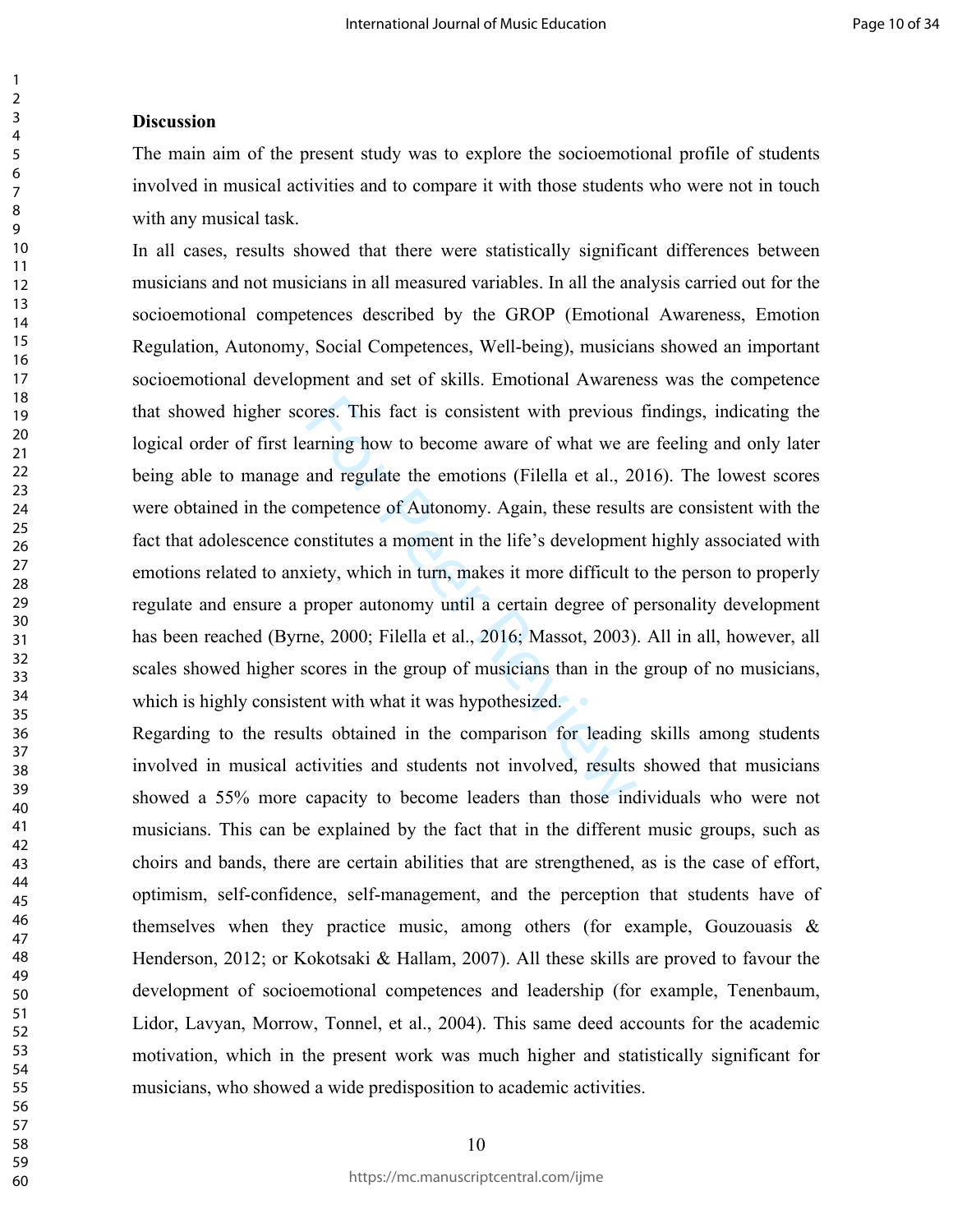Page 11 of 34

Finally, musicians also seemed to display a higher satisfaction with life than those students that were not involved in musical aspects. These differences, once again, became statistically highly significant, which suggests that the collective practice of music during adolescence may include an effective and satisfying leisure activity (especially benefiting from the contribution of arts to well-being), which contributes to a positive valuation of the activity itself and life (Calderón-Garrido, Martín-Piñol, Gustems-Carnicer & Portela-Fontán, 2018; Croom, 2015).

es is very wide, and it has not been fully ref<br>d in a representation of the most emblema<br>ands. However, future studies should tack<br>population. Secondly, although a compley<br>nent of emotional competences, we selected<br>ious st Despite the blatantly apparent results, it is important to state that the present work has some limitations. In first place, the plurality and heterogeneity of the musical population of the two studied communities is very wide, and it has not been fully reflected in the study. This study thus, has focused in a representation of the most emblematic music groups in the territory, choirs and bands. However, future studies should tackle the heterogeneity of music profiles of the population. Secondly, although a complex multifactorial process underlies the development of emotional competences, we selected the most representative ones according to previous studies and empirical results. Investigations in the future should study the interactions and multifactorial effects of different variables in order to stablish in more depth those variables and relationships that account for the explanation of the emotional competences development during adolescence.

Nonetheless, in the light of the outcome, it can be stated that those adolescents involved in collective music activities display, not only musical activities, but also a higher development of socioemotional competences. This conclusion indicates that music can become an important resource to help improving emotional and social skills in moments of the life span that originally have a different approach and aspects than other moments in life. Music, then, may be an important and productive tool to enhance a better emotional understanding, well-being, and health among young students.

#### **Acknowledgments**

The present work is the partial result of a doctoral thesis and it has been funded by A.R.C.E. grants promoted by the University of Barcelona (2015 and 2016).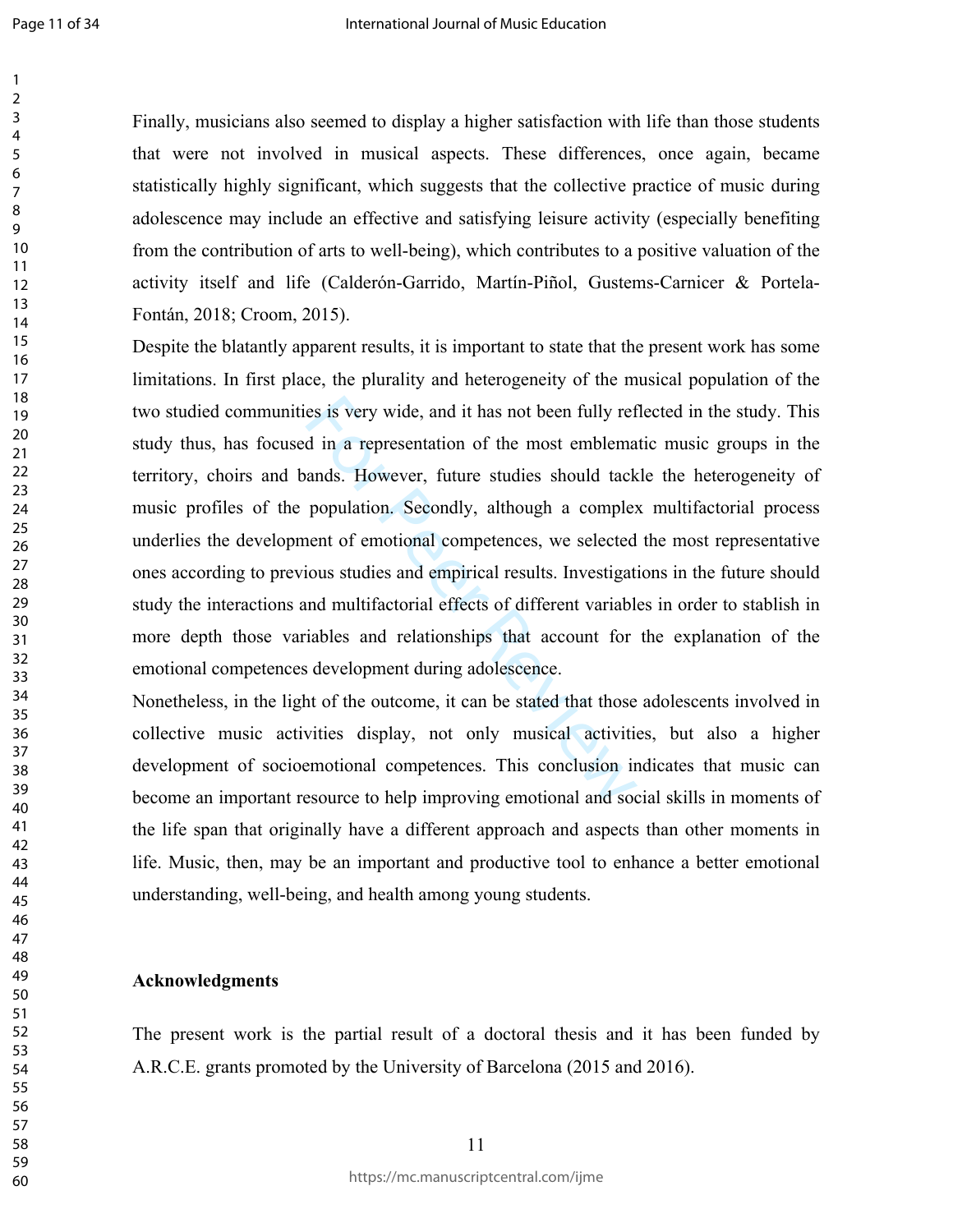For Permien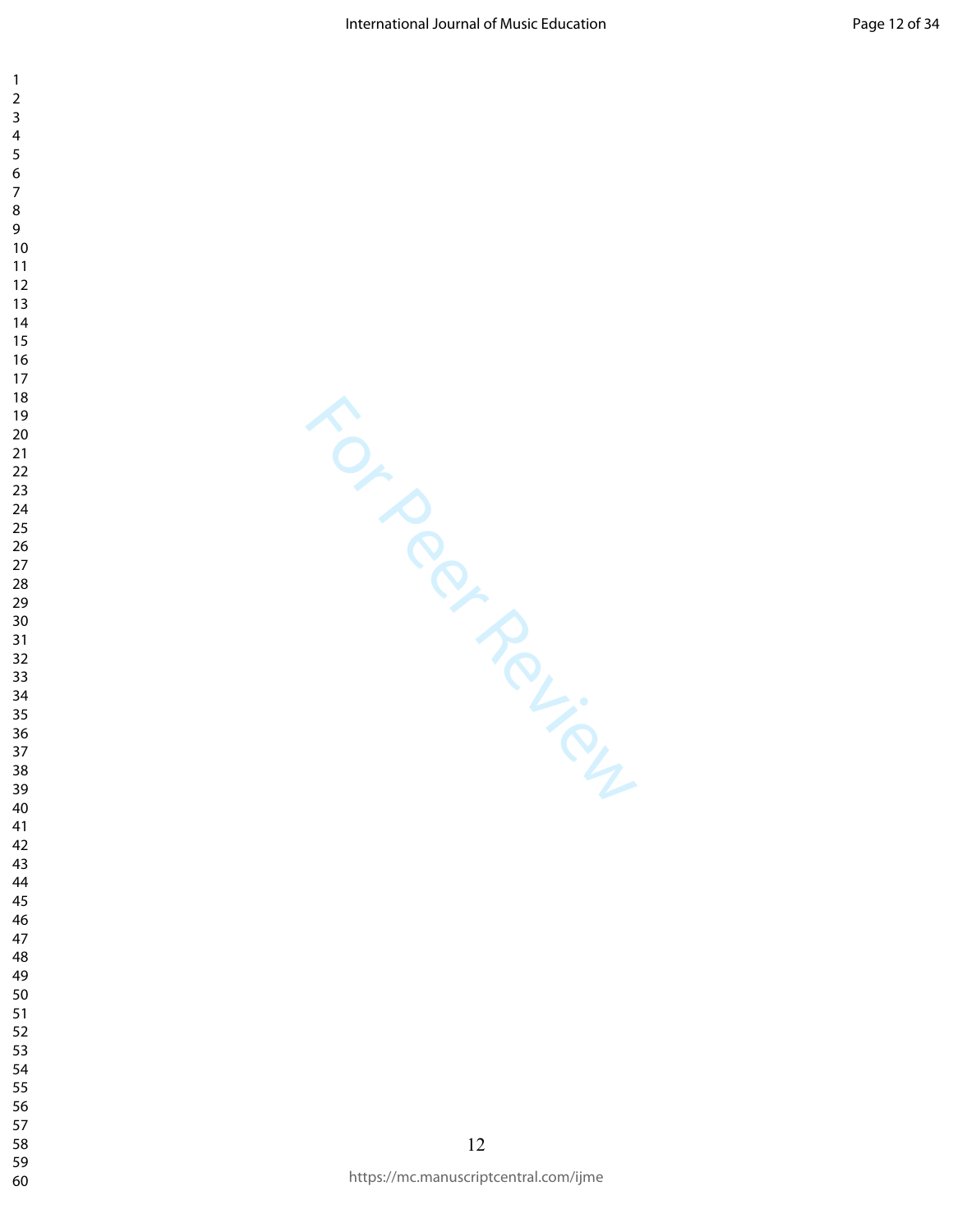#### **References**

- Antonietti, A. & Colombo, B. (2014). Musical thinking as a kind of creative thinking. In E. Shiu (Ed.), *Creativity Research. An inter-disciplinary and multi-disciplinary research handbook* (pp. 233-246). New York: Routledge.
- Arnett, J. J. (2002). The psychology of globalization. *American Psychologist, 57*(10), 774– 783.
- Ávila de Encío, C. (2012). *Cuestionario LID*. Retrieved from http://mimosa.pntic.mec. es/aorcajad/Cuestionario\_liderazgo.doc
- Bar-On, R. & Parker, J. D. (2000). *EQ-i:YV. Baron Emotional Quotient Inventory: Youth Version. Technical Manual*. New York: MHS
- Bisquerra Alzina, R., & Filella Guiu, G. (2018). Análisis del vocabulario emocional en el profesorado de lengua. *Revista Electrónica Interuniversitaria de Formación del Profesorado, 21*(1), 161–172

Bisquerra, R. (2000). *Educación emocional y bienestar*. Barcelona: Praxis

- Bisquerra, R. (2006). Orientación psicopedagógica y educación emocional. *Estudios sobre Educación, 11*, 9–25.
- Bisquerra, R., & Pérez, N. (2007). Las competencias emocionales. *Revista de Educación siglo XXI, 10*, 61–82.
- Manual. New York: MHS<br>
& Filella Guiu, G. (2018). Análisis del voca<br>
ngua. Revista Electrónica Interuniversita<br>
161–172<br>
ducación emocional y bienestar. Barcelona:<br>
Drientación psicopedagógica y educación em<br>
i.<br>
, N. (200 Björklund, K., Liski, A., Samposalo, H., Lindblom, J., Hella, J., Huhtinen, H., Ojala, T., Alasuvanto, P., Koskinen, H. L., Kiviruusu, O., Hemminki, E., Punamäki, R.L., Sund, R., Solantaus, T., Santalahti, P. (2014). Together at school-a school-based intervention program to promote socio-emotional skills and mental health in children: study protocol for a cluster randomized controlled trial. *BMC public health*, *14*(1), 1042.
- Bong, M., Cho, C., Ahn, H.S., & Kim, H.J. (2012). Comparison of Self-Beliefs for Predicting Student Motivation and Achievement. *Journal of Educational Research*, (5), 336–352.
- Byrne, B. (2000). Relationships between anxiety, fear, self-esteem, and coping strategies in adolescence. *Adolescence*, *35*(137), 201-216.
- Calderón-Garrido, D., Martín-Piñol, C., Gustems-Carnicer, J., & Portela-Fontán, A. (2018). La influencia de las Artes como motor de bienestar: un estudio exploratorio. *Arte, Individuo y Sociedad, 30*(1), 77–93.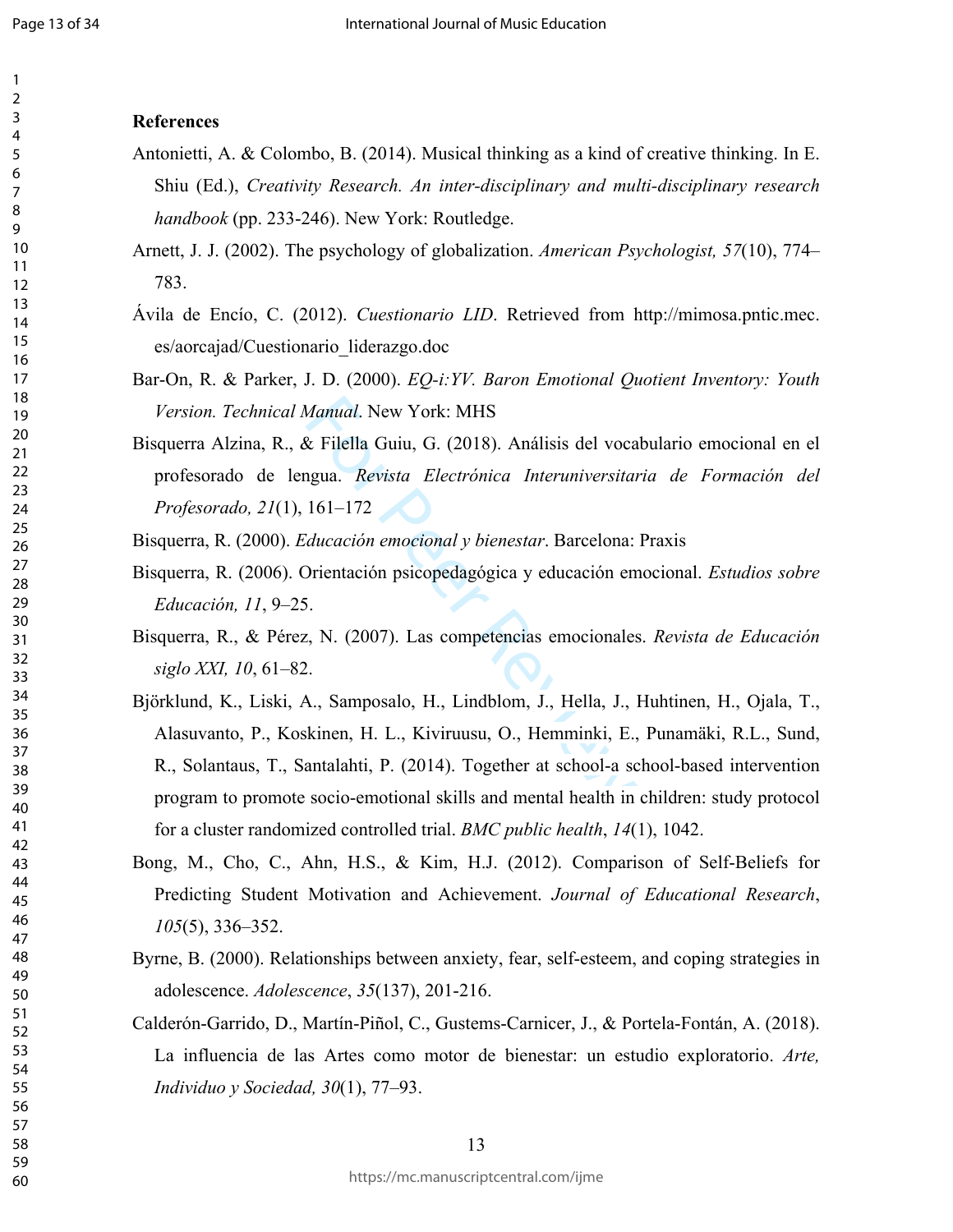- Cattell, R. B., & Cattell, M. D. (2005). *Manual HSPQ: cuestionario de personalidad para adolescentes*. Madrid: Tea Ediciones.
- Catalan Choir Movement. (2018). *Moviment Coral Català website.* Retrieved from http://mcc.cat/en/
- Colson, J. F. (2012). *Conducting and rehearsing the instrumental music ensemble: scenarios, priorities, strategies, essentials, and repertoire*. Maryland: Scarecrow Press.
- Croom, A. M. (2015). Music practice and participation for psychological well-being: A review of how music influences positive emotion, engagement, relationships, meaning, and accomplishment. *Musicae Scientiae*, *19*(1), 44-64.
- Diener, E., Emmons, R., Larsen, R. J., & Griffin, S. (1985). The satisfaction with life scale. *Journal of Personality Assessment, 49*, 71–75.
- Duncan, G. J., Claessens, A., Huston, A. C., Pagani, L. S., Engel, M., Sexton, H., Duckworth, K., & Japel, C. (2007). School readiness and later achievement. *Developmental Psychology, 43*(6), 1428–1446.
- .., Larsen, R. J., & Griffin, S. (1985). The sat<br>tity Assessment, 49, 71–75.<br>sens, A., Huston, A. C., Pagani, L. S., 1<br>t Japel, C. (2007). School readiness a<br>thology, 43(6), 1428–1446.<br>E., Pérez-Escoda, A., & Ros-Morente, Filella, G., Cabello, E., Pérez-Escoda, A., & Ros-Morente, A. (2016). Evaluación del programa de Educación Emocional "Happy 8-12" para la resolución asertiva de conflictos entre iguales. *Electronic Journal of Research in Educational Psychology,* (3), 582–601.
- García, E., del Olmo, M. J., & Gutiérrez-Rivas, E. (2014). Educación musical y desarrollo cognitivo asociado. *Música y Educación, 97*, 28–41.
- Gouzouasis, P., & Henderson, A. (2012). Secondary student perspectives on musical and educational outcomes from participation in band festivals. *Music Education Research,* (4), 479–498.
- Gouzouasis, P., Guhn, M., & Kishor, N. (2007). The predictive relationship between achievement and participation in music and achievement in core Grade 12 academic subjects. *Music Education Research, 9*(1), 81–92.
- Hallam, S., & Creech, A. (2010) (Eds.). *Music Education in the 21st Century in the United Kingdom*. London: Institute of Education, University of London.
- Hargreaves, D. J., & North, A. C. (1999). The Functions of Music in Everyday Life: Redefining the Social in Music Psychology. *Psychology of Music, 27*, 71–83.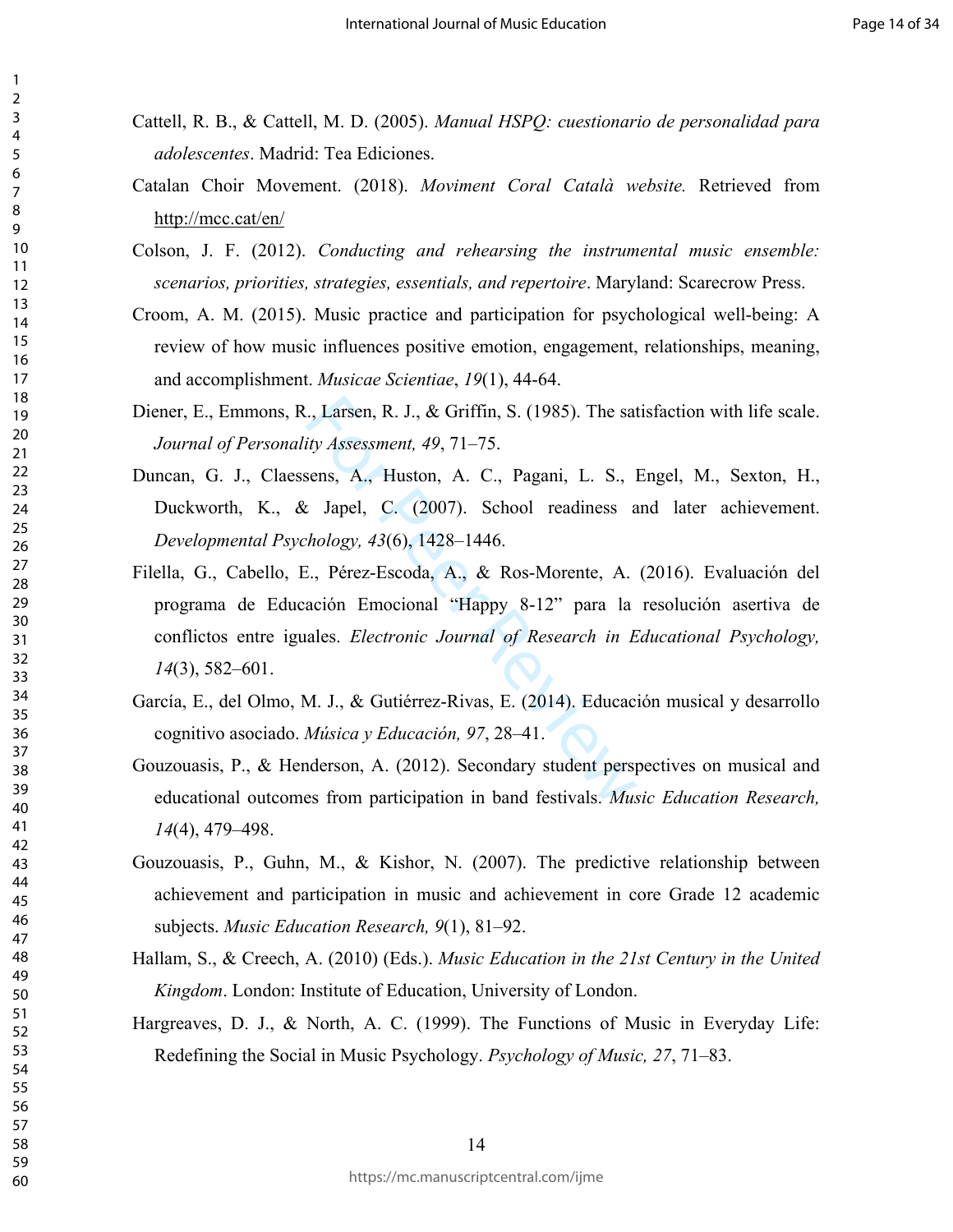- Jones, J. N., & Deutsch, N. L. (2013). Social and identity development in an after-school program: Changing experiences and shifting adolescent needs. *The Journal of Early Adolescence, 33*(1), 17–43.
- Juslin, P., & Sloboda, J. (2010). *Handbook of Music and Emotion*. Oxford: Oxford University Press.
- Kirrane, M., O'Connor, C., Dunne, A. M., & Moriarty P. (2017). Intragroup processes and teamwork within a successful chamber choir. *Music Education Research, 19*(4), 357– 370.
- Kokotsaki, D., & Hallam, S. (2007). Higher education music students' perceptions of the benefits of participative music making. *Music Education Research, 9*(1), 93–109.
- tive music making. *Music Education Researc*<br>B., & Pérez-Escoda, N. (2014). *Correlacic*<br>*y la competencia emocional en adolescen*<br>International Congress in Emotional Educ<br>n. Positive psychology and well-being. Bat<br>d from López de Juan Abad, B., & Pérez-Escoda, N. (2014). *Correlación entre la inteligencia emocional (TMMS) y la competencia emocional en adolescentes (QDE-SEC). Poster presented in the* I International Congress in Emotional Education. X Workshop in Emotional Education. Positive psychology and well-being. Barcelona, Universitat de Barcelona. Retrieved from http://diposit.ub.edu/dspace/handle/2445/58930
- Massot, M. I. (2003). Els joves que viuen entre cultures: un nou repte educatiu. *Temps d'Educació, 27*, 85–101.
- Mayer, J., Roberts, R., & Barsade, S. (2008). Human abilities: Emotional intelligence. *Annual Review of Psychology, 59*, 507–536.
- Mellor, L. (2013). An Investigation of Singing, Health and Well-being as a Group Process. *British Journal of Music Education, 30*(2), 177–205.
- Merriam, A. P. (1992). *The Anthropology of Music*. Evanston, Il: Northwestern University Press.
- Miranda, D., & Claes, M. (2009). Music listening, coping, peer affiliation and depression in adolescence. *Psychology of Music, 37*, 215–233.
- Musical Societies Federation from Valencian Community. (2018). *Federació Societats Musicals de la Comunitat Valenciana website.* Retrieved from https://fsmcv.org/es/
- North, A. C., Hargreaves, D. J., & O'Neill, S. A. (2000). The importance of music to adolescents. *British Journal of Educational Psychology, 70*, 255–272.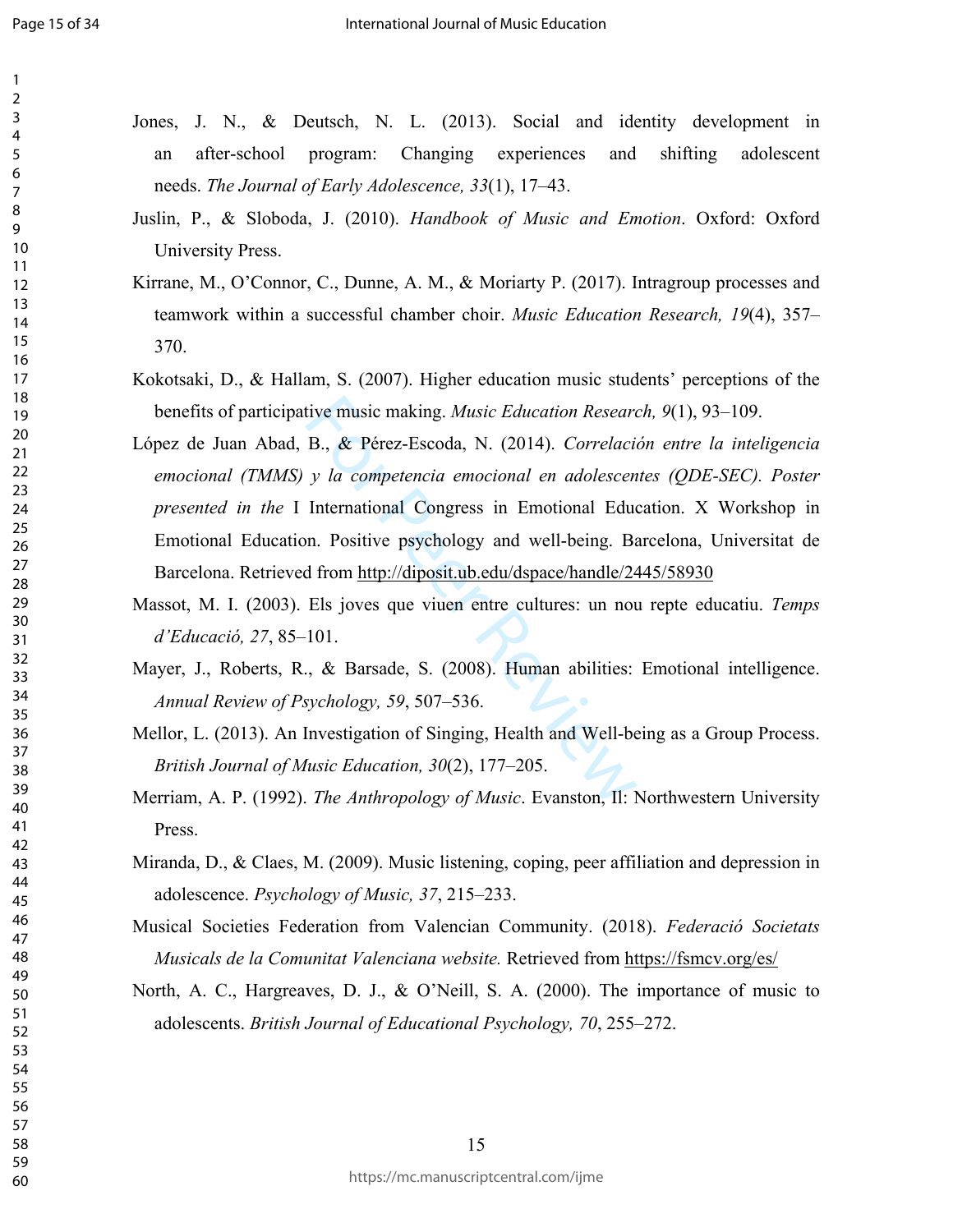- Parker, E. C. (2018). A Grounded Theory of Adolescent High School Women's Choir Singers' Process of Social Identity Development. *Journal of Research in Music Education, 68*(4), 439–460.
- Pears, K. C., Fisher, P. A., & Bronz, K. D. (2007). An intervention to promote social emotional school readiness in foster children: Preliminary outcomes from a pilot study. *School Psychology Review*, *36*(4), 665–673.
- Pérez-González, J.C. (2008). Propuesta para la evaluación de programas de educación emocional. *Electronic Journal of Research in Educational Psychology, 6*(2), 523–546.
- Porter, R. B., & Cattell, R. B. (2002). *Manual del CPQ. Cuestionario de Personalidad para niños*. Madrid: Tea Ediciones.
- Ediciones.<br>
sen, L., & Foehr, U. G. (2004). Adolescent<br>
verg (Eds.), *Handbook of Adolescent Psyc*<br>
Wiley & Sons.<br>
kilä, J. (2007). The role of music in adoles<br>
c, 35, 88–109.<br>
ionario de motivación académica para los a<br>
<u></u> Roberts, D. F., Henriksen, L., & Foehr, U. G. (2004). Adolescents and media. En R. M. Lerner y L. Steinberg (Eds.), *Handbook of Adolescent Psychology* (pp. 487–521). Hoboken, NJ: John Wiley & Sons.
- Saarikallio, A., & Erkkilä, J. (2007). The role of music in adolescents' mood regulation. *Psychology of Music*, *35*, 88–109.
- Sáez, A. (2008). *Cuestionario de motivación académica para los alumnos*. Retrieved from http://fresno.pntic.mec.es/~emod0002/motivacion.htm
- Schellenberg, E. G. (2016). Musical and nonmusical abilities. In G. E. McPherson (Ed.), *The child as musician* (pp. 148-176). Oxford: Oxford University Press.
- Spinrad, T. L., Eisenberg, N., Harris, E., Hanish, L., Fabes, R.A., Kupanoff, K., Ringwald, S., & Holmes, J. (2004). The Relation of Children's Everyday Nonsocial Peer Play Behavior to Their Emotionality, Regulation, and Social Functioning. *Developmental Psychology, 40*(1), 67–80.
- Tenenbaum, G., Lidor, R., Lavyan, N., Morrow, K., Tonnel, S., Gershgoren, A., & Johnson, M. (2004). The effect of music type on running perseverance and coping with effort sensations. *Psychology of sport and exercise, 5*(2), 89–109.

Zatorre, R. (2005). Music, the food of neuroscience. *Nature, 434*, 312–315.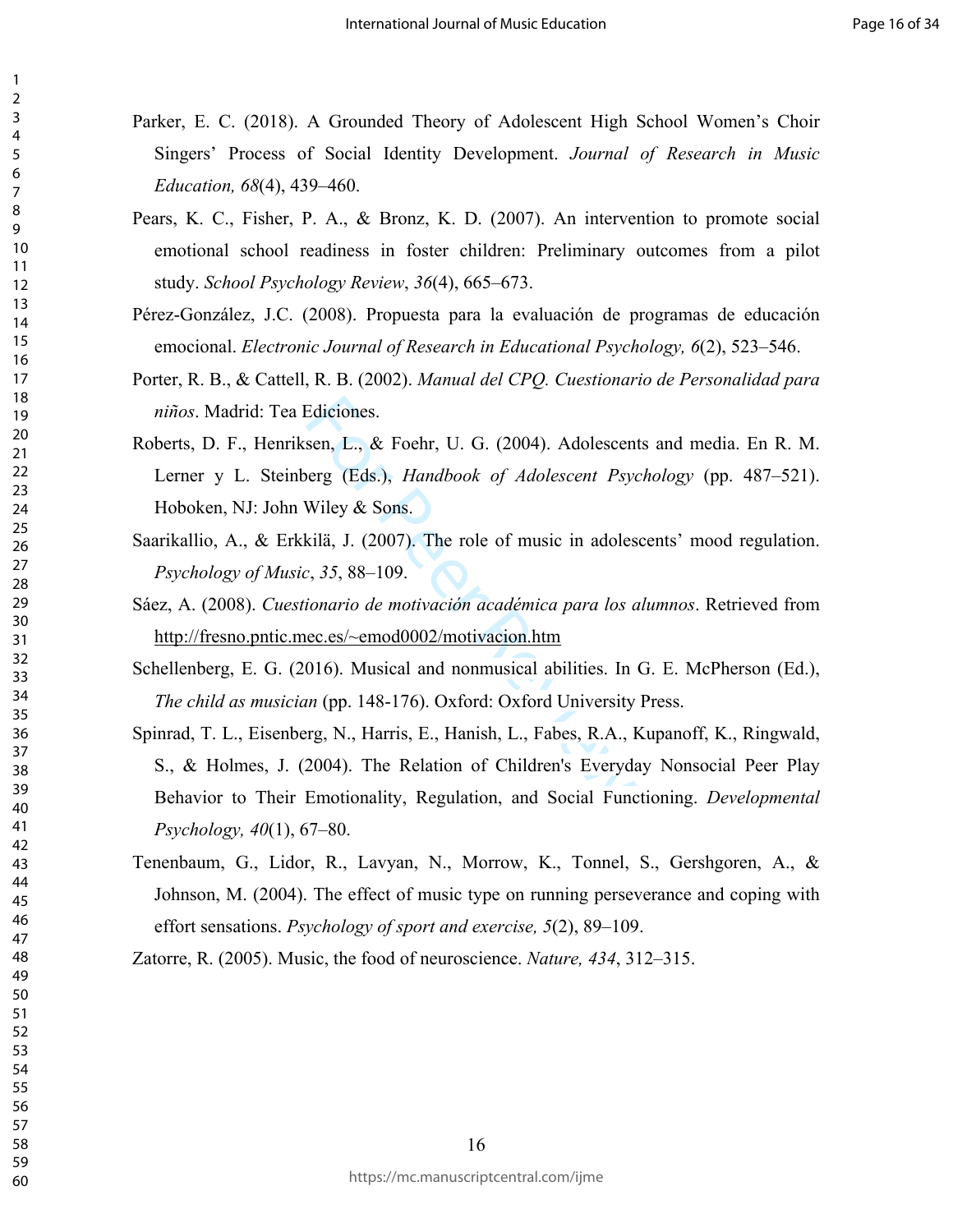| 1                   |                                                                       |
|---------------------|-----------------------------------------------------------------------|
| $\overline{2}$<br>3 |                                                                       |
| 4                   | Beyond music: Emotional skills and its development in young adults in |
| 5                   | choirs and bands                                                      |
| 6                   |                                                                       |
| 7<br>8              |                                                                       |
| 9                   |                                                                       |
| 10                  |                                                                       |
| 11                  |                                                                       |
| 12                  |                                                                       |
| 13<br>14            |                                                                       |
| 15                  |                                                                       |
| 16                  |                                                                       |
| 17                  |                                                                       |
| 18                  |                                                                       |
| 19<br>$20\,$        |                                                                       |
| $21$                |                                                                       |
| 22                  |                                                                       |
| 23                  |                                                                       |
| 24<br>25            | TON PROVIS                                                            |
| 26                  |                                                                       |
| 27                  |                                                                       |
| 28                  |                                                                       |
| 29<br>$30\,$        |                                                                       |
| 31                  |                                                                       |
| 32                  |                                                                       |
| 33                  |                                                                       |
| 34<br>35            |                                                                       |
| 36                  |                                                                       |
| 37                  |                                                                       |
| 38                  |                                                                       |
| 39<br>40            |                                                                       |
| 41                  |                                                                       |
| 42                  |                                                                       |
| 43                  |                                                                       |
| 44                  |                                                                       |
| 45<br>46            |                                                                       |
| 47                  |                                                                       |
| 48                  |                                                                       |
| 49                  |                                                                       |
| 50<br>51            |                                                                       |
| 52                  |                                                                       |
| 53                  |                                                                       |
| 54                  |                                                                       |
| 55                  |                                                                       |
| 56<br>57            |                                                                       |
| 58                  | $\mathbf{1}$                                                          |
| 59                  |                                                                       |
| 60                  | https://mc.manuscriptcentral.com/ijme                                 |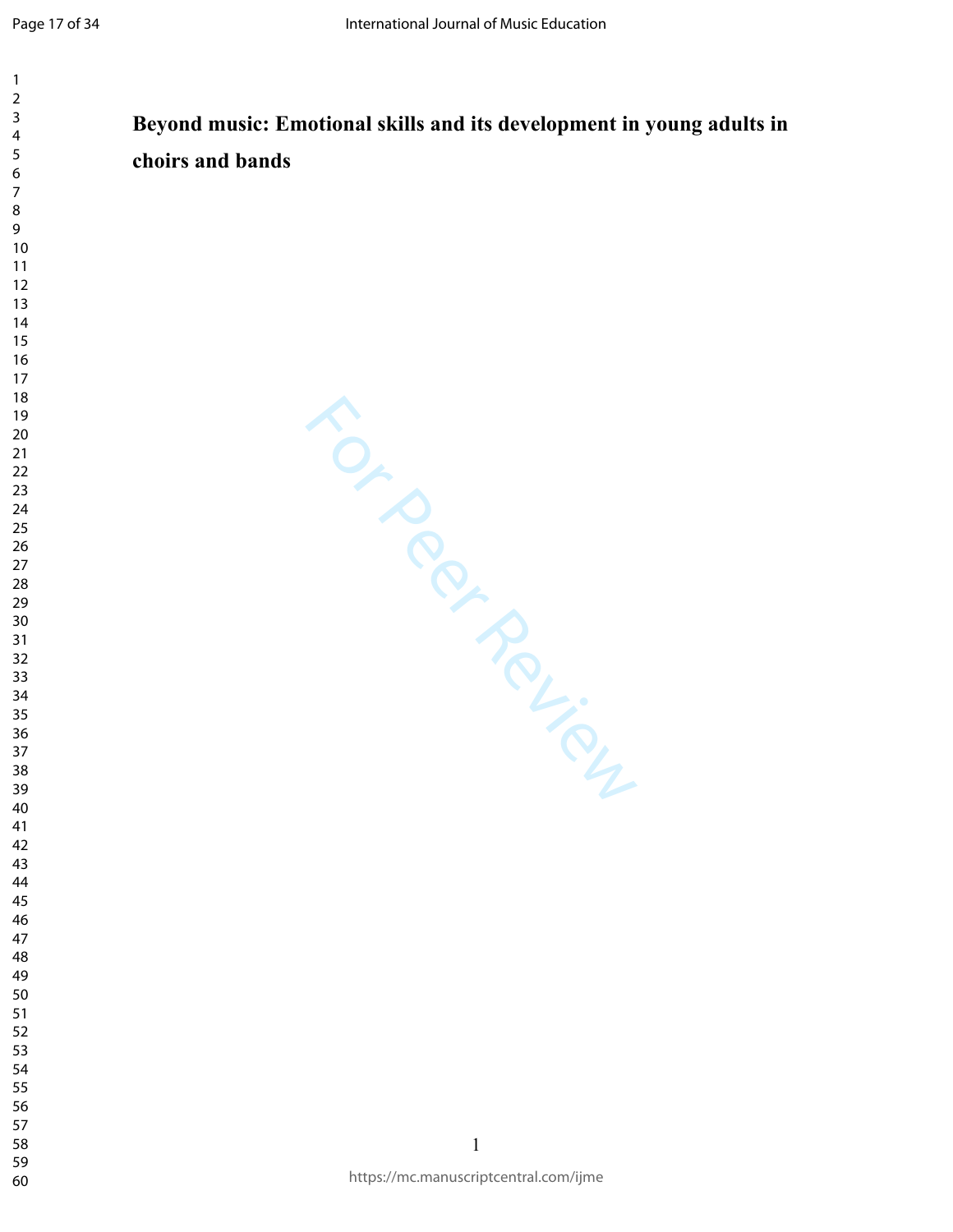# **Beyond music: Emotional skills and its development in young adults in choirs and bands**

## **Abstract**

participated in the study, which evaluated emeto study and capacity of leadership. At the dministered to the musicians to obtain their acade statistically significant differences between mu i, and suggest that, in line wit Latest studies point out the importance of emotional competencies in young people's education. Music is closely linked to people's personal development and the evidence suggests that there are differences in young people who participate in group music-making activities and young people who do not. In the present study we analysed the socioemotional profile of sample of Spanish adolescent musicians who sang in choirs or played in bands. A total of 660 adolescent musicians and 655 non-musicians participated in the study, which evaluated emotional competencies, life satisfaction, motivation to study and capacity of leadership. At the same time, an ad hoc questionnaire was also administered to the musicians to obtain their academic musical profile. The results of the study show statistically significant differences between musicians and non-musicians in all measured variables, and suggest that, in line with previous research, belonging to a musical ensemble, such as choirs and bands, is related with the development of many skills as well as selfperception. Furthermore, it promotes the development of socioemotional competencies, motivation and leadership.

**Keywords**: Music, emotional competencies, choir, band.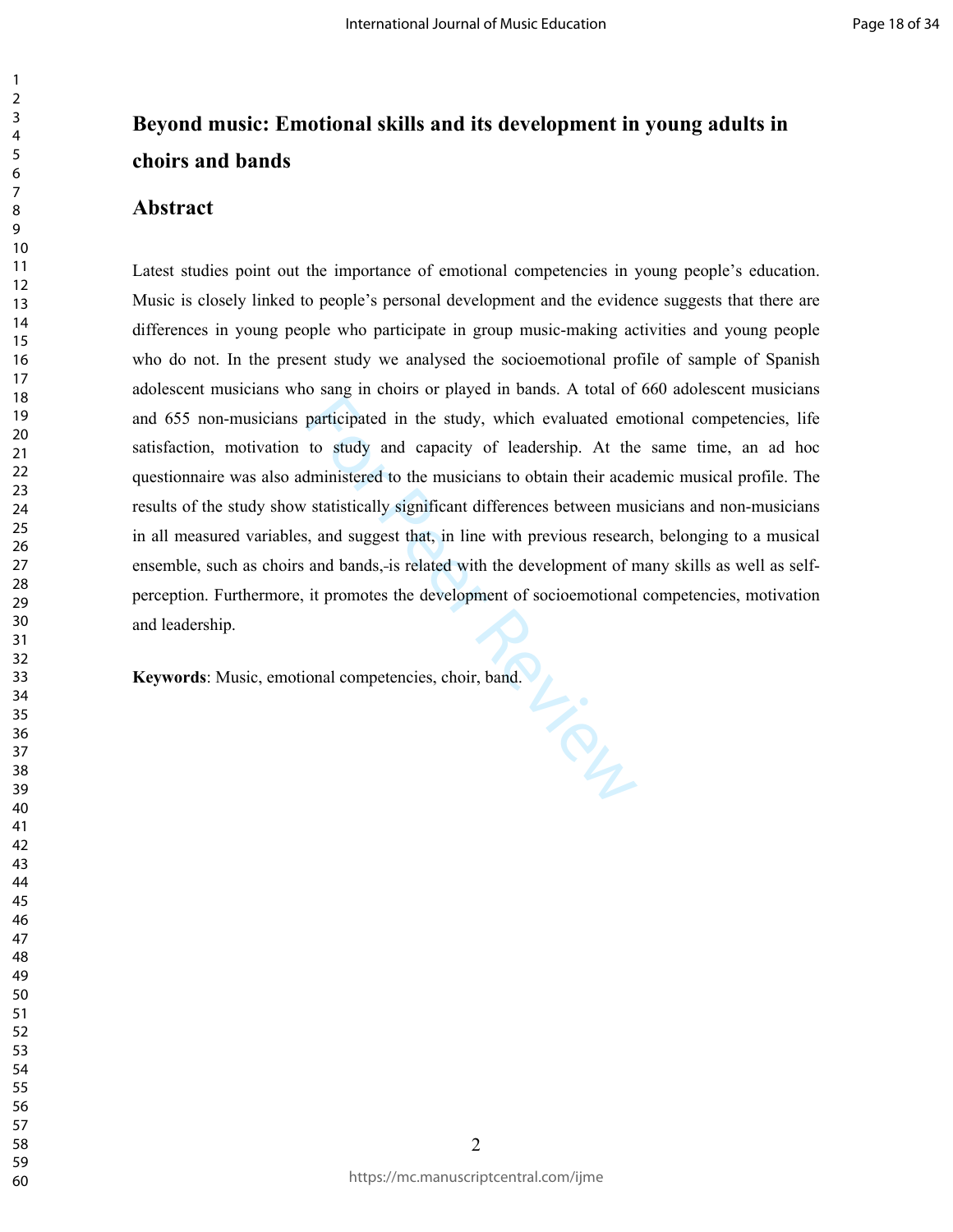During recent decades research in education has focused less on competencies related to logic abilities and abstract intelligence and more on a renewed interest in emotional education and emotional competences (for example, Filella, Pérez, Cabello, & Ros-Morente, 2016; Mayer, Roberts, & Barsade, 2008). Emotional education has become an innovative educational tool that provides answers to all those educational and social needs that are rarely addressed in ordinary subjects (Bisquerra, 2006). Emotional education is viewed as a multifactorial process which is based on the teaching and acquisition of certain competences. In fact, numerous studies observe that self-esteem or emotional skills are crucial of any explanation of students' emotional state and learning process (Bong, Cho Ahn, & Kim, 2012; Spinrad et al., 2004).

final et al., 2004).<br>
the benefits of emotional education programe, especially when these interventions are<br>
te al., 2014; Pears, Fisher, & Bronz, 2007;<br>
idinal studies, like the one carried out by Du<br>
stud development of Empirical evidence of the benefits of emotional education programmes has been widely accepted in the literature, especially when these interventions are well implemented and evaluated (Björklund et al., 2014; Pears, Fisher, & Bronz, 2007; Pérez-González, 2008, among others). Longitudinal studies, like the one carried out by Duncan et al. (2007), have shown that the successful development of socioemotional skills in schools can predict important mediators of learning, such as self-esteem, adaptation in schools, participation in class, motivation towards learning, and satisfactory relationships with peers and teachers. However, despite all this proof, young people's own perception of these skills remains varied yet limited (Bisquerra & Filella, 2017).

Having socioemotional skills and competencies is particularly important during adolescence, a pivotal period in life when emotional variables and the developmental task of identity formation come to the fore (Jones & Deutsch, 2013; Parker, 2017). From a traditional socio-economical standpoint adolescence has been envisaged as a dual process of forming one's personal identity and establishment one's personality, which is influenced by external factors such as relationships with peers (Arnett, 2002; Massot, 2003). These factors play an important role in the development of the individuals and their transition to adulthood. Additionally, self-esteem and self-perception are closely inter-related in the transition, which involves other psychological factors such as anxiety, general psychological state and, once more, socioemotional competences (Filella et al., 2016). All in all, the evidence suggests that the processes which take place during adolescence and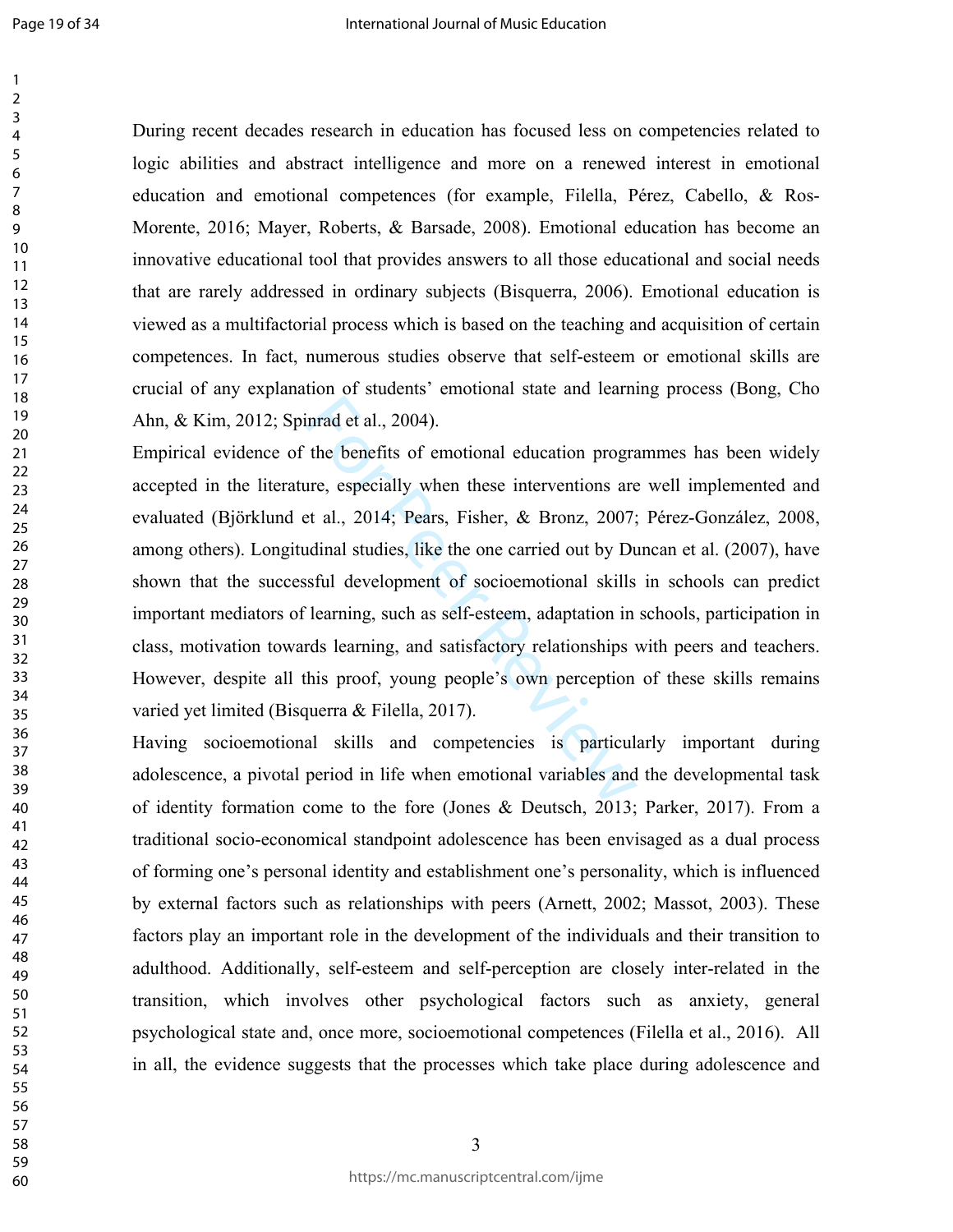that work in synergy lead to personal changes that are important because they will remain a permanent part of adult life (Bar-on, 2006).

O'Neill, 2000). Authors like Juslin and Slo<br>be used as a tool to control the valence and a<br>has been proven that adolescents use m<br>or to enhance or minimise their effect ( $\Lambda$ <br>2007). The link between emotional compet<br>roces It is commonly accepted that music and musicality can play a vital role during this stage of life. The study of exposure to music during adolescence has gained considerable ground since the emergence of youth culture in the twentieth century. From the moment in which this culture became an object of study, it has been repeatedly proven that musicality can greatly improve and enhance emotional expressivity and communication (Kokotsaki & Hallam, 2007; Merriam, 1992). Since the 1980s, in the domain of music psychology, socioemotional variables have been considered key to understanding the functions of music (North, Hargreaves, & O'Neill, 2000). Authors like Juslin and Sloboda (2010), have even claimed that music can be used as a tool to control the valence and arousal of any emotional experience. In fact, it has been proven that adolescents use music to achieve certain emotional experiences, or to enhance or minimise their effect (Miranda & Claes, 2009; Saarikallio & Erkkilä, 2007). The link between emotional competences and music is also part of the learning process, since, as many authors have argued, music constitutes an educational resource (García, del Olmo, & Gutiérrez-Rivas, 2014; Hallam & Creech, 2010; Schellenberg, 2016). Students can learn music as a school subject, but equally importantly, music itself also constitutes a vehicle to enhance learning. This is seen in how music can be used to improve emotional intelligence and other cognitive processes such as creativity, language or mathematics, among others (Antonietti & Colombo, 2014; Gouzouasis, Guhn, & Kishor, 2007; Zatorre, 2005).

There is a long tradition around the world of making music in bands and in choirs, for adults, children and adolescents, and various studies describe the effects of been part of such ensembles (Cooper, 2017; Gouzouasis & Henderson, 2012; Miksza, 2010). The Spanish regions of Valencia and Catalonia have long traditions of music-making, the former in bands and the latter in choirs. At the present moment, there are more than 500 bands in Valencia (official census of the Federation of Musical Societies Federation from of the Community of Valencia, 2018) and over 900 choirs in Catalonia, figures from the Catalan choir confederation the "Moviment Coral Català", 2018). Because of this, in both regions a large number of young people between the ages of 10 to 18 have the opportunity to learn music and either play an instrument or sing in the young person's section of one of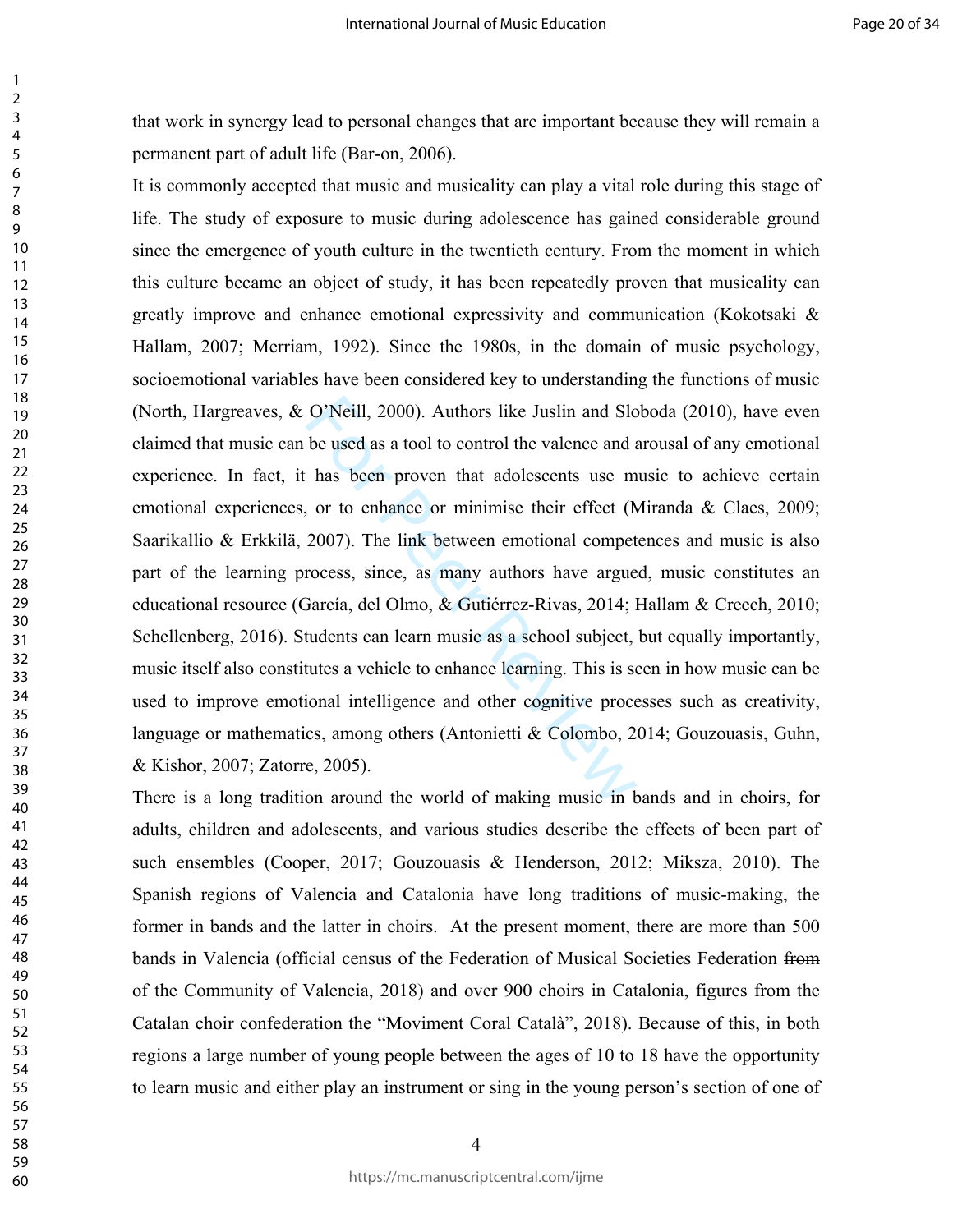these musical ensembles. Empirical research has linked these kind of musical group participation to numerous skills aiding social and personal fulfilment and variables related to emotional skills like psychosocial well-being (Mellor, 2013), an enhanced sense of worthiness (Colson, 2012), teamwork and cooperation skills, self-confidence and social skills development (Kokotsaki & Hallam, 2007).

The functions and benefits of music in adolescents' everyday life are so clear that we can argue that when young people acquire certain skills in music –especially emotional skills-, this helps them strengthen competencies in other areas of life. For instance, when through making music they acquire greater ability in expressing their emotions, at the same time they reinforce their ability in social relationships. Hargreaves and North defended this idea as early as in 1999 (see Figure 1), and the literature to date suggests that music improves competencies that are interrelated and that constantly benefit from one another.

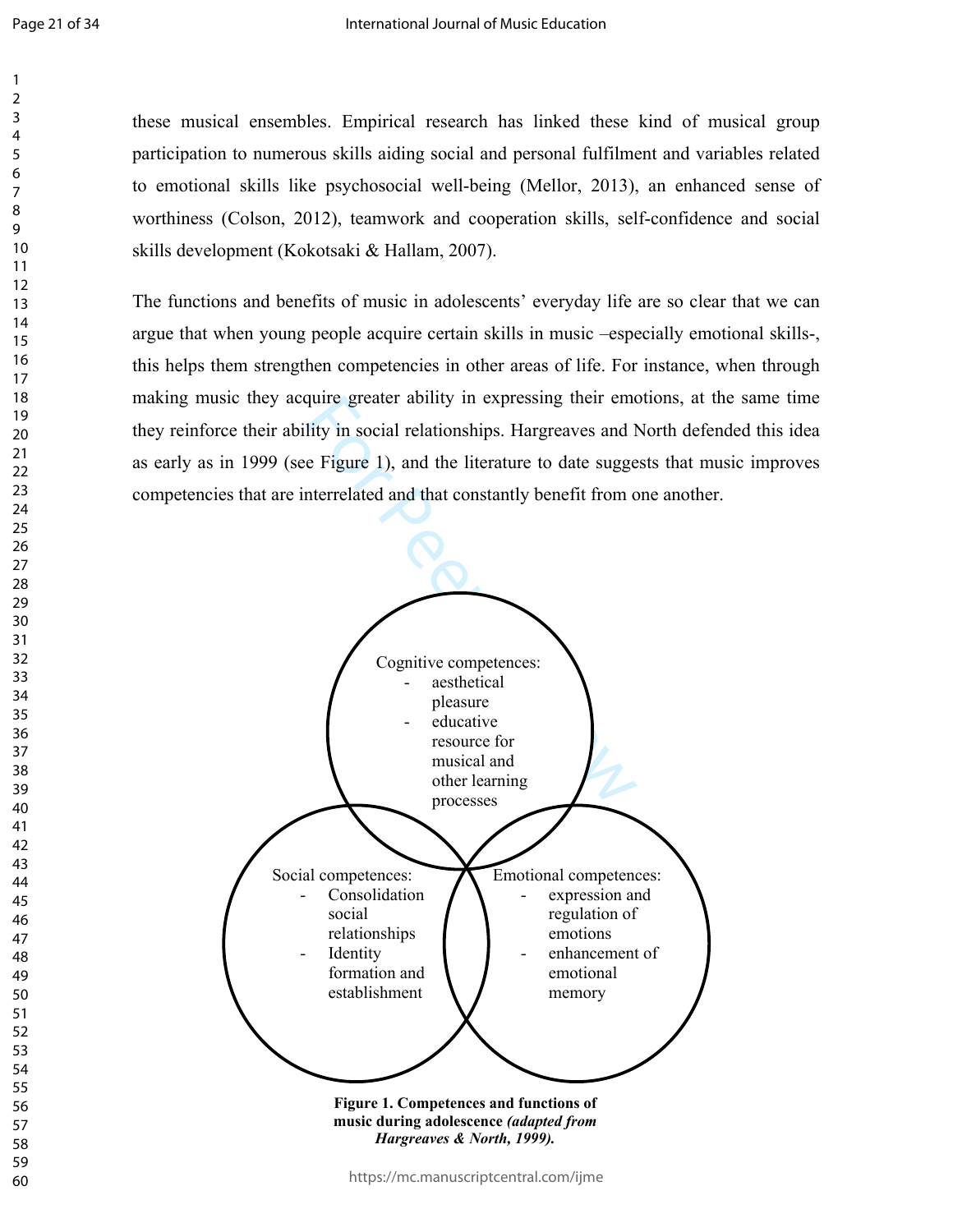In addition, we should remember that mean socioemotional aspects (such as leadership, motivation, satisfaction with life or emotional competences) are present in each of the three main domains in which the functions of music are important: the cognitive, emotional and social domains (Hargreaves & North, 1999). In this sense, choirs and bands provide an ideal context for developing individual and group skills.

**PRIDE** Researchers need to establish whether adolescents who make music acquire socioemotional competencies in a different measure to adolescents who are not involved in such activities., And, if differences do exist, we should also establish whether the nature and degree of acquisition varies from one kind of musical activity to another. In this study, to address these questions, we analysed the socioemotional profile of a sample of Spanish adolescent musicians and non-musicians.

### **Methods**

### **Participants**

This study sampled two kinds of adolescent: musicians, meaning adolescents who played in bands or orchestras, or sang in choirs (the musicians sample); and non-musicians, meaning adolescents who were not involved in any kind of musical activity (the non-musicians or control sample) The subjects came from the Spanish regions of Valencia (musicians who played in bands or orchestras and non-musicians) and Catalonia (musicians who sang in choirs and non-musicians).

#### *Musicians sample*

This sample comprised a total of 660 adolescent musicians, of which 367 (55.6%) played in bands, and the other 293 (44.4%) sang in choirs. Of the 660, 237 (35.9%) were males while 423 (64.1%) were females. All were members of young person's ensembles, specifically 10 youth bands in Valencia and 10 choirs in Catalonia. The selection process for these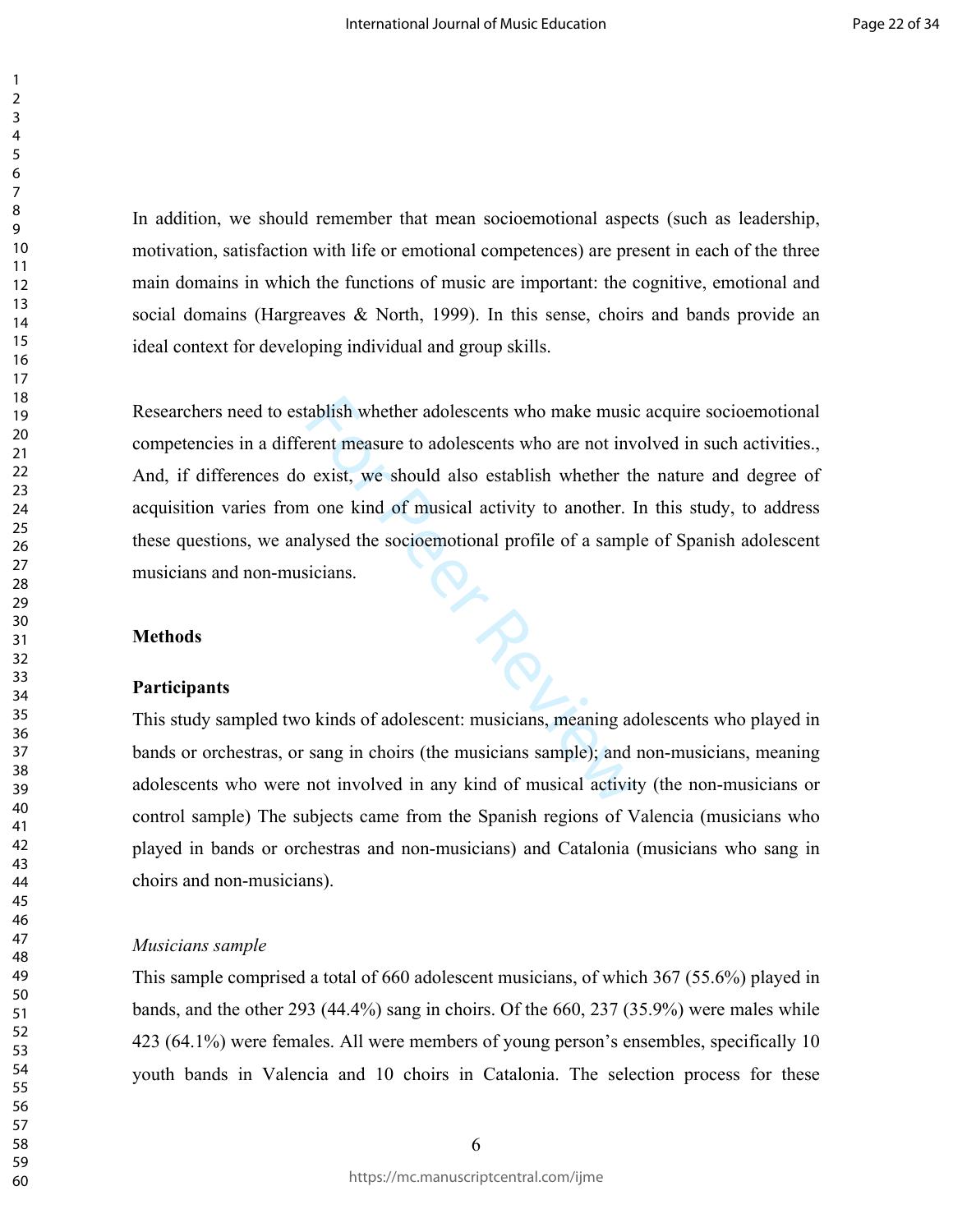adolescents was guided by an analysis of the census of existing groupings in the two regions, taking into account aspects such as geographical location and density of the population, number of members and years of existence. Although the sample was intended to be non-probabilistic, we endeavoured to make it representative by selecting individuals from the most traditionally visible types of musical ensembles (namely, choirs and bands or orchestras) so that our results might better reflect the reality of music making in the regions chosen.

## *Non-musicians or control sample*

The non-musicians or control sample was used in order to compare and contrast the results obtained in the musicians sample and it comprised a total of 655 participants. 260 (39.7%) were males while 395 (60.3%) were females. To ensure that both samples were similar, the non-musicians were taken from the same educational centres as the musicians, with the help of the teachers and school directors.

#### **Instruments**

The instruments used in this study included the following:

control sample was used in order to compare<br>times sample and it comprised a total of 655 p<br>(60.3%) were females. To ensure that both sa<br>ken from the same educational centres as<br>1 school directors.<br>1 school directors.<br>1 thi *Emotional Development Questionnaire* (QDE; López & Pérez, 2014). This 48 items selfreport instrument taps the principal concepts regarding emotional education suggested by the GROP (Research Group on Counselling in Psychopedagogy, hereafter GROP), (Bisquerra, 2000; Bisquerra & Pérez, 2007). It comprises five subscales which assess emotional awareness, emotion regulation, emotional autonomy, social competence and life's competences. These competences are framed in the research carried out by GROP. A score for each subscale and a total score can be extracted. Cronbach's alpha gave this instrument reliability values between 0.88 and 0.91, which is considered satisfactory.

*Ad hoc protocol (survey).* This was created by the team in order to assess the academicmusical profile of the musician sample, as well as the multiple variables that can influence the development of emotional competences (such as the subject's motivation to learn music, or the feelings experienced during learning. The protocol was created to address the lack of instruments assessing these aspects and consisted of a survey developed and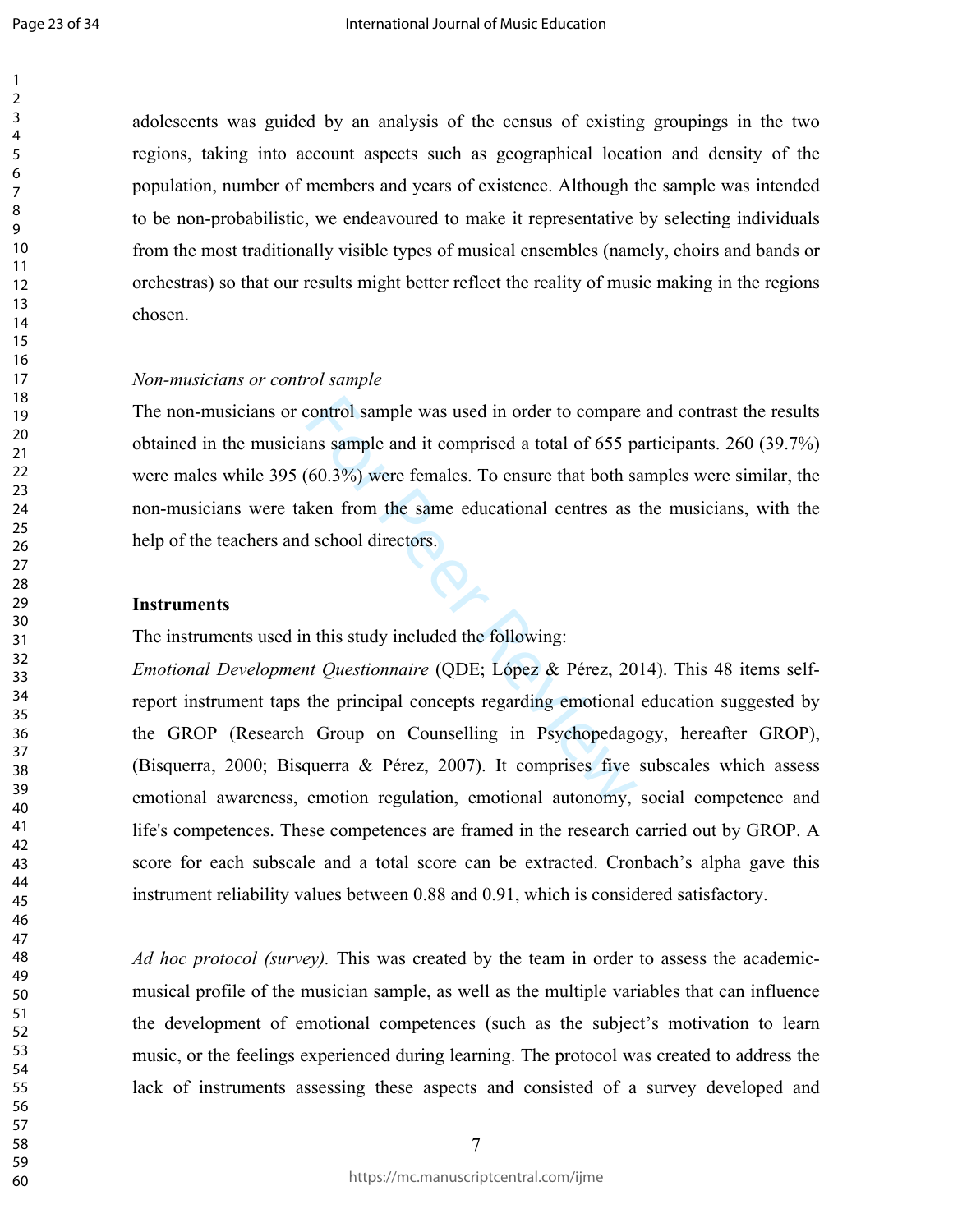validated with expert evaluation. Based on this evaluation, a second draft was administered as a pilot test to 5 members of youth bands or orchestras and 5 members of choirs, in order to correct minor errors and validate the reliability of all the questions. Cronbach's alpha gave this survey a reliability coefficient of 0.81. The final survey consisted of a total of 19 questions structured around three major dimensions: the personal dimension (age, gender and studies), the academic-musical dimension (music studies, experience, place of learning, etc.) and the socioemotional dimension (relationship with colleagues and director, feelings experienced, nervousness, etc.).

*Satisfaction With Life Scale* (SWLS; Diener, 1985). This self-informed five-item scale measures global cognitive judgements of one's life's satisfaction using a 7-point Likert scale that ranges from 7 *agree* to 1 *strongly disagree*. Because of its satisfactory psychometric properties and factorial structure, it has become one of the most widely used scales among the scientific community with Cronbach's Alpha showing values ranging from 0.80 and 0.89 (Diener & González, 2011; Vazquez, Duque, & Hervás, 2013).

Scale (SWLS; Diener, 1985). This self-in<br>tive judgements of one's life's satisfaction<br>m 7 agree to 1 strongly disagree. Beca<br>s and factorial structure, it has become one<br>ntific community with Cronbach's Alpha s<br>ener & Gon *Academic Motivation Test* (MOT; Sáez, 2008). This 25-item test evaluates adolescent's degree of predisposition and motivation towards their academic training using a three-point scale (*true*, *false* or *doubtful*). This enables researchers to obtain a total factor score. Motivation can be considered *high*, *moderate* or *low*. Psychometric properties were satisfying for the motivation factor in all of the studies carried out. The MOT showed a remarkably satisfactory internal consistency ( $α$  > 0.70), with test-retest correlations over two months that indicated a good test-retest reliability  $(0.81)$ .

*Questionnaire of the Capacity of Leadership* (LID; Ávila de Encío, 2012). This 15-item questionnaire was modelled after younger age versions of Cattell's renowned 16PF Questionnaire and it evaluated each participant's leadership capacity using a 5-point Likert scale (Catell & Catell, 2005; Porter & Cattell, 2002). The questionnaire has 15 phrases and rated with a Likert scale of 5 alternatives. The final score is the sum of all the answers given by the subject and each person can be qualified as: without leadership capacity, with initiative but without capacity of leadership, and with capacity for leadership. The LID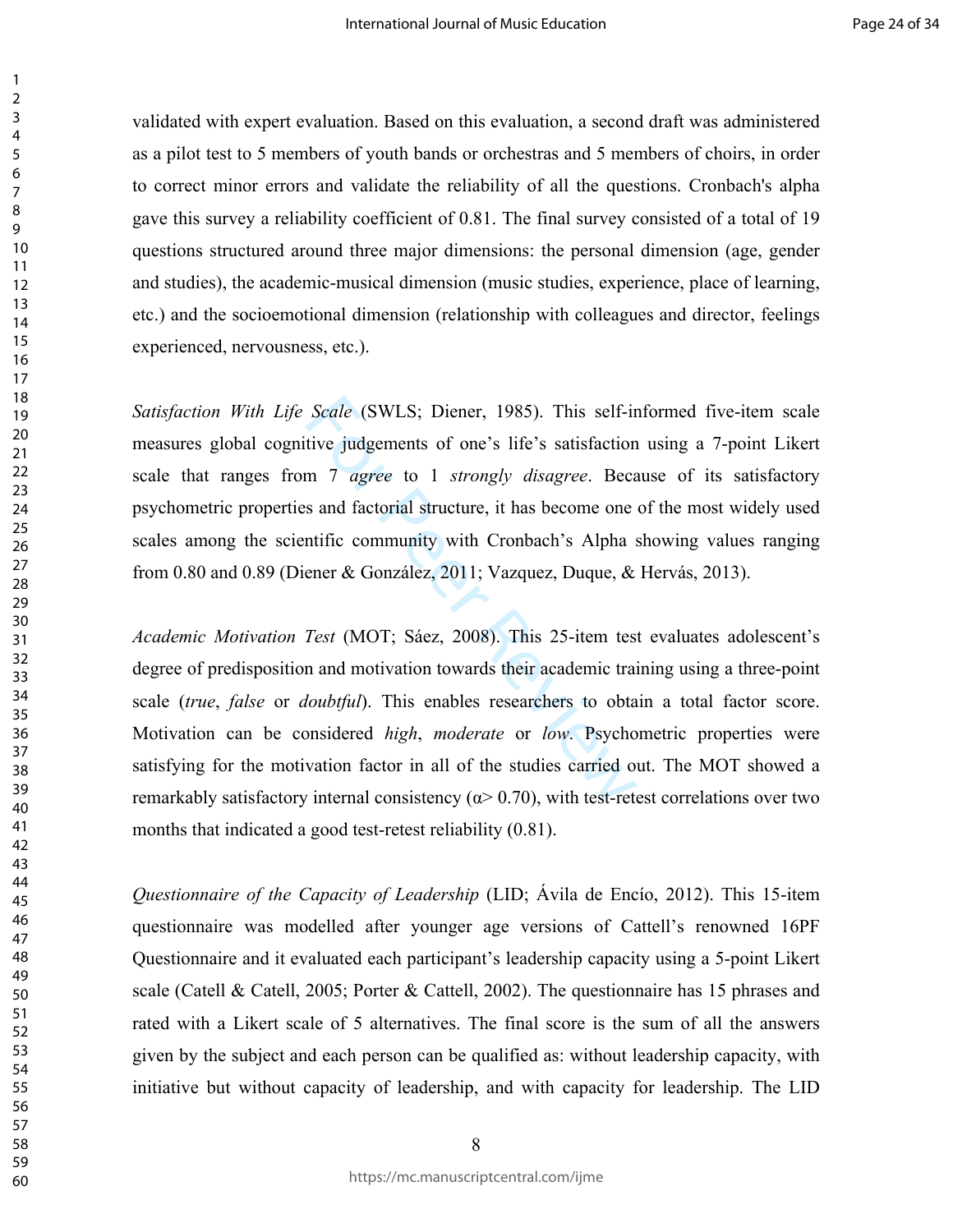showed satisfactory internal consistency ( $\alpha$   $> 0.70$ ), with test-retest correlations indicating a good test-retest reliability (0.83).

Before the results were analysed, the musicians' musical and socioemotional profile was assessed.

### **Procedure**

The present study followed a non-experimental ex post facto methodology which was descriptive and causal-comparative. This design enables researchers not only to describe the variables included in a study, but also to compare the constructs and data, which in the case of our study was important for the emotional and musical variables.

The musician questionnaires were answered during a rehearsal, in paper format. In the nonmusician (control) group, we applied the Google Docs protocol of questionnaires in 10 centers of secondary education located in the same towns where the musicians studied.

In a study, but also to compare the construct<br>mportant for the emotional and musical varia<br>naires were answered during a rehearsal, in p<br>up, we applied the Google Docs protocol<br>lucation located in the same towns where the<br> SPSS (Statistical Package for the Social Sciences, version 24.0) was used for the statistical analysis of the data, specifically for percentages, averages and standard deviation. It was also used for an analysis of variance (ANOVA) to contrast the musicians and nonmusicians data and know if there were statistically significant differences between the two groups. Before running the statistical analysis, the Levene test was performed to establish the homogeneity of variances.

### **Results**

As mentioned above, before the analysis of the results *per se*, the present study explored the musical and socioemotional profile of the participants in the musicians sample. Our first finding was that the average age at which they had initiated their musical studies was 6.36  $(SD = 2.54)$ . The musicians who played in bands or orchestras had an average of 3.90 years of experience (SD=2.24) while for the musicians who sang in choirs that figure rose to 5.52 years  $(SD = 3.26)$ .

Regarding the socioemotional dimension, a 10-point Likert scale was used to ask the participants about their opinions and feelings regarding the five socioemotional competences described by the Research Group in Psychopedagogical Orientation (GROP):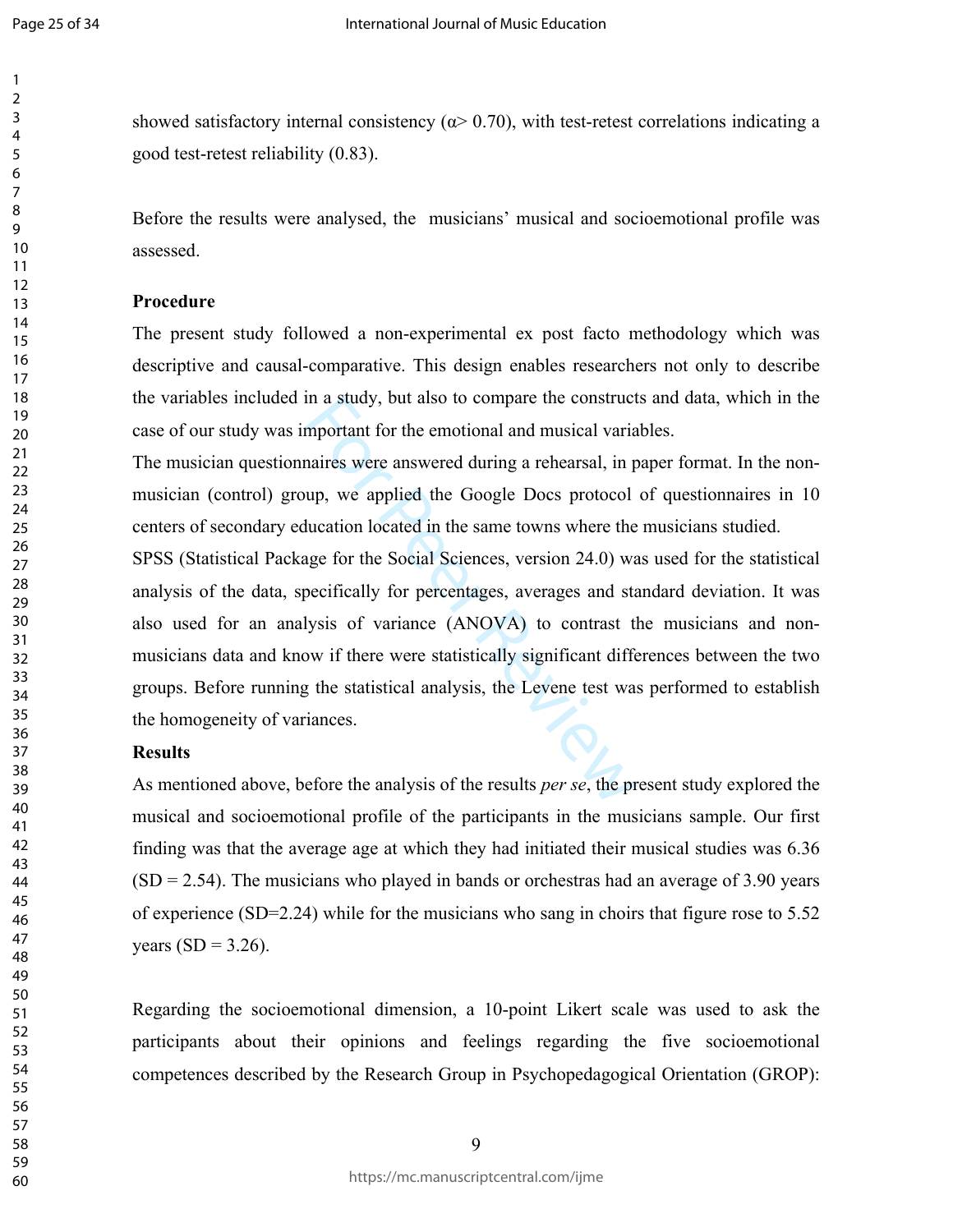Emotional Awareness, Emotion Regulation, Autonomy, Social Competence, Well-being. The results about the opinions of the students are described in Table 1.

|                            | χ    | SD   |
|----------------------------|------|------|
| <b>Emotional Awareness</b> | 7.57 | 1.64 |
| <b>Emotion Regulation</b>  | 7.95 | 1.62 |
| Autonomy                   | 7.77 | 1.39 |
| Social Competence          | 793  | 1.37 |
| Well-being                 | 8.66 | 1.43 |
| Total $(n=660)$            | 798  | 1.09 |

## **Table 1. Results of the musicians' opinions and feelings about the five socioemotional competences described by GROP**

**Table 2. Results of the Emotional Development Questionnaire on the five socioemotional competences between musicans and non-musicians, described by GROP**

| Well-being<br>8.66<br>1.43<br>1.09<br>7.98<br>Total $(n=660)$<br>Additionally, these competences were assessed with the Emotional Developmen<br>Questionnaire (QDE; López, & Pérez, 2014) which gave similar results to those described<br>In the opinions and feelings of the participants themselves (see Table 2).<br>Table 2. Results of the Emotional Development Questionnaire on the five socioemotional competences<br>between musicans and non-musicians, described by GROP<br>Musicians<br>Non-musicians<br><b>SD</b><br><b>SD</b><br>χ<br>χ<br><b>Emotional Awareness</b><br>0.86<br>8.13<br>0.85<br>5.27<br>7.08<br>5.21<br>1.02<br><b>Emotion Regulation</b><br>0.98<br>6.86<br>1.08<br>5.69<br>1.05<br>Autonomy<br>5.91<br>1.06<br>Social Competence<br>6.97<br>1.15<br>Well-being<br>6.52<br>0.83<br>7.97<br>0.87<br>7.37<br>0.78<br>6.05<br>0.70<br>Total ( $n=660+655$ ) | <b>SUCTAL COMPUTER</b> | ,,,, | 1.31 |  |
|-------------------------------------------------------------------------------------------------------------------------------------------------------------------------------------------------------------------------------------------------------------------------------------------------------------------------------------------------------------------------------------------------------------------------------------------------------------------------------------------------------------------------------------------------------------------------------------------------------------------------------------------------------------------------------------------------------------------------------------------------------------------------------------------------------------------------------------------------------------------------------------------|------------------------|------|------|--|
|                                                                                                                                                                                                                                                                                                                                                                                                                                                                                                                                                                                                                                                                                                                                                                                                                                                                                           |                        |      |      |  |
|                                                                                                                                                                                                                                                                                                                                                                                                                                                                                                                                                                                                                                                                                                                                                                                                                                                                                           |                        |      |      |  |
|                                                                                                                                                                                                                                                                                                                                                                                                                                                                                                                                                                                                                                                                                                                                                                                                                                                                                           |                        |      |      |  |
|                                                                                                                                                                                                                                                                                                                                                                                                                                                                                                                                                                                                                                                                                                                                                                                                                                                                                           |                        |      |      |  |
|                                                                                                                                                                                                                                                                                                                                                                                                                                                                                                                                                                                                                                                                                                                                                                                                                                                                                           |                        |      |      |  |
|                                                                                                                                                                                                                                                                                                                                                                                                                                                                                                                                                                                                                                                                                                                                                                                                                                                                                           |                        |      |      |  |
|                                                                                                                                                                                                                                                                                                                                                                                                                                                                                                                                                                                                                                                                                                                                                                                                                                                                                           |                        |      |      |  |
|                                                                                                                                                                                                                                                                                                                                                                                                                                                                                                                                                                                                                                                                                                                                                                                                                                                                                           |                        |      |      |  |
|                                                                                                                                                                                                                                                                                                                                                                                                                                                                                                                                                                                                                                                                                                                                                                                                                                                                                           |                        |      |      |  |
|                                                                                                                                                                                                                                                                                                                                                                                                                                                                                                                                                                                                                                                                                                                                                                                                                                                                                           |                        |      |      |  |
|                                                                                                                                                                                                                                                                                                                                                                                                                                                                                                                                                                                                                                                                                                                                                                                                                                                                                           |                        |      |      |  |
|                                                                                                                                                                                                                                                                                                                                                                                                                                                                                                                                                                                                                                                                                                                                                                                                                                                                                           |                        |      |      |  |

The average score obtained in the QDE, which slightly differed from the results obtained when asking participants about their opinions and feelings, showed that the participants' level of skills acquisition was moderate. Further study revealed that emotional awareness and well-being were the competencies the participants had consolidated most while the acquisition of autonomy and social competencies was less apparent.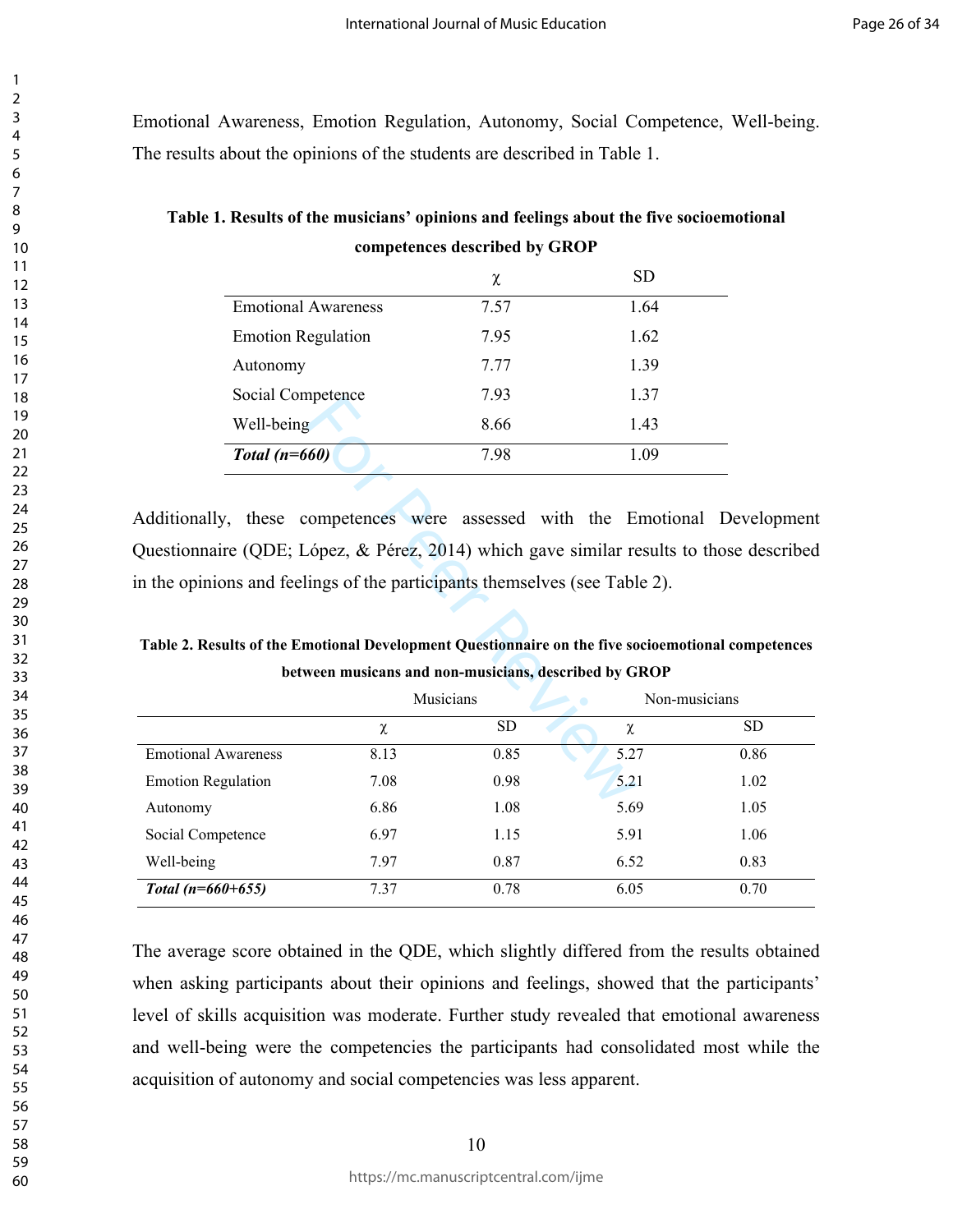$\mathbf{1}$ 

In a variance analysis of the two samples, several differences appeared when the scores produced by the different instruments were compared (see Table 3).

| Table 3. Results of the ANOVA analysis for the scores obtained by the groups of musicians and non- |
|----------------------------------------------------------------------------------------------------|
| musicians for the tests Satisfaction with Life Scale (SWLS), Academic Motivation Test (MOT), and   |
| <b>Ouestionnaire of the Capacity of Leadership (LID).</b>                                          |

|             | <b>Musicians</b><br>M(SD) | Non-Musicians<br>M(SD) | F       |       | n2    |
|-------------|---------------------------|------------------------|---------|-------|-------|
| <b>SWLS</b> | 42.1(9.2)                 | 35.2(11.0)             | 435.492 | 0.001 | 0.299 |
| <b>MOT</b>  | 29.8(3.3)                 | 23.7(4.9)              | 188.975 | 0.001 | 0.156 |
| LID         | 36.2(6.4)                 | 29.2(8.6)              | 101.234 | 0.001 | 0.090 |

As Table 3 shows, the musicians displayed a higher and statistically significant score in emotional competences than the non-musicians. They also showed a greater ability as leaders (or the potential to become leaders). Statistically, this was a highly significant difference between groups, as percentages of the Table 4 show.

**Table 4. Results of the Questionnaire on Leadership Capacity (LID) obtained by the groups of musicians and non-musicians.**

|                                                    | ompetences than the non-musicians. They also showed a greate                |
|----------------------------------------------------|-----------------------------------------------------------------------------|
|                                                    | the potential to become leaders). Statistically, this was a highly          |
| etween groups, as percentages of the Table 4 show. |                                                                             |
|                                                    |                                                                             |
|                                                    | Results of the Questionnaire on Leadership Capacity (LID) obtained by the g |
| musicians and non-musicians.                       |                                                                             |
| <b>Musicians</b>                                   | Non-musicians                                                               |
| $\frac{0}{0}$                                      | $\frac{0}{0}$                                                               |
| 55.0                                               | 26.3                                                                        |
|                                                    |                                                                             |
| 43.2                                               | 61.5                                                                        |
| 1.8                                                | 26.3                                                                        |
|                                                    | shows, the musicians displayed a higher and statistically significant       |

A similar pattern could be observed in the life satisfaction scores, where the musicians were notably happier with their lives. Finally, academic motivation also appeared to be much higher and statistically significant for the musicians than the than the non-musicians. Interestingly enough, working with a team, the culture of effort and the learning motivation are very important factors in music practice.

## **Discussion**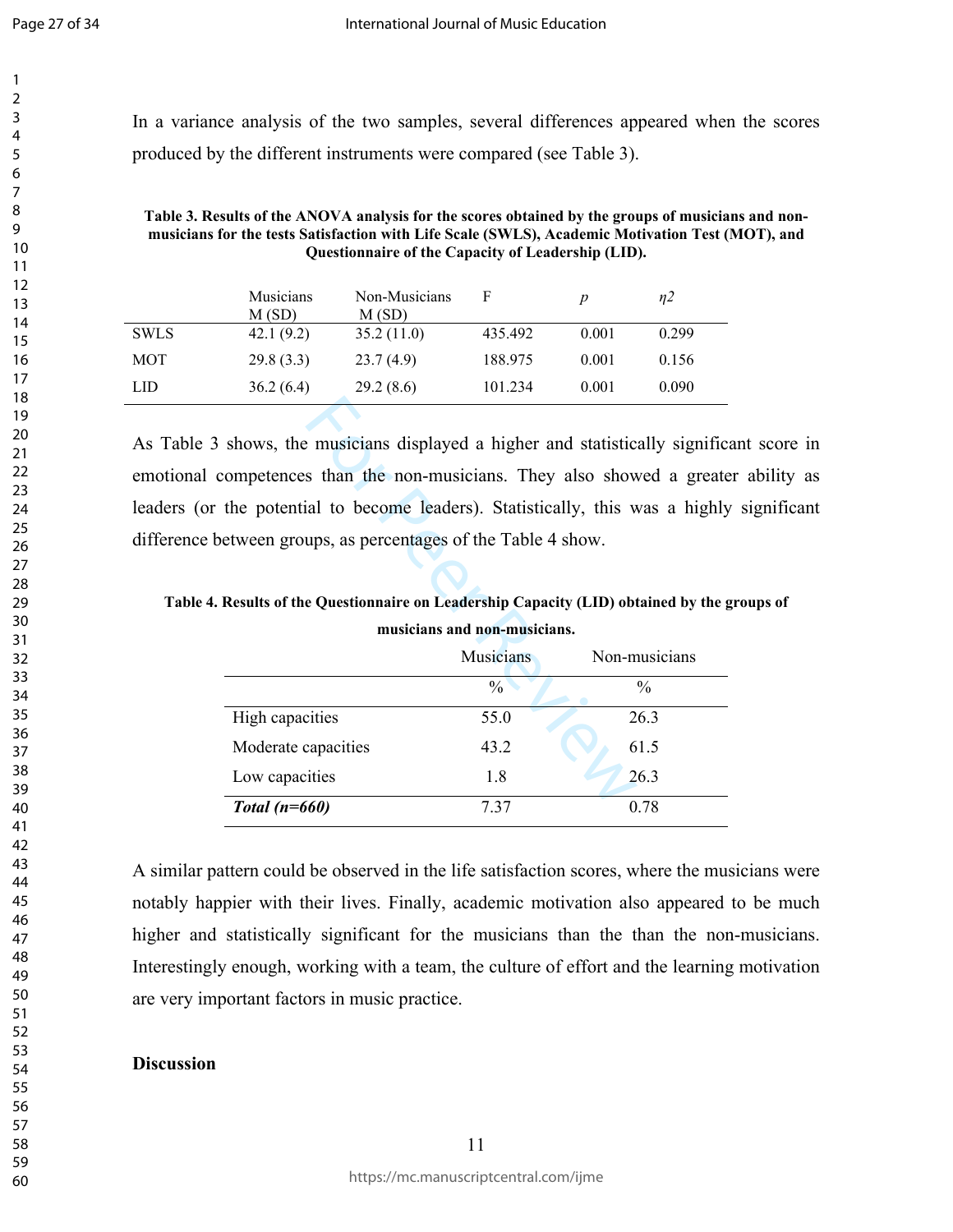The main aims of this study were to explore the socioemotional profile of adolescents who were involved in musical activities and compare this with the profile of adolescents who were not.

ical order of learning for young people is<br>t they feel and, only later, becoming able<br>2016). On the other hand, the musicians sco<br>onsistent with the fact that, in comparison<br>v associated with feelings related to anxiety,<br>g In all cases, the results showed that, in the variables measured, statistically significant differences exist between musicians and non-musicians. In the analysis conducted to measure the socioemotional competences described by GROP (Emotional Awareness, Emotion Regulation, Autonomy, Social Competences, Well-being), the musicians showed an important level of socioemotional development and set of skills. The musicians scored highest in Emotional Awareness (see table 2). This is consistent with previous findings, indicating that the logical order of learning for young people is, first learning how to become aware of what they feel and, only later, becoming able to manage and regulate feelings (Filella et al., 2016). On the other hand, the musicians scored lowest in autonomy. Again, this result is consistent with the fact that, in comparison to other stages of life, adolescence is strongly associated with feelings related to anxiety, which in turn makes it more difficult for young people to properly regulate and ensure a proper level of autonomy until a certain degree of personality development has been reached (Byrne, 2000; Filella et al., 2016; Massot, 2003). In general, however, in all of the tests the musicians showed higher scores than the non-musicians, which is highly consistent with our hypothesis.

Regarding the comparison between musicians and non-musicians in terms of leadership skills, 55% of the musicians showed a high level of leadership capacity compared to only 26,3 % of the non-musicians (see Table 4). This can be explained by the fact that participating in group music-making activities, in ensembles such as choirs and bands, strengthens abilities in areas like effort, optimism, self-confidence, self-management, and self-perception (for example, Gouzouasis & Henderson, 2012; or Kokotsaki & Hallam, 2007). These skills are known to favour the development of socioemotional competences and leadership (for example, Tenenbaum, Lidor, Lavyan, Morrow, Tonnel, et al., 2004). This same fact accounts for level of academic motivation, which in the present study was significantly higher in the musicians, who were clearly predisposed to academic activities. Finally, the musicians expressed greater satisfaction with life than the non-musicians did. Once again, statistically these differences became highly significant, indicating that the shared practice of music during adolescence may constitute an effective and satisfying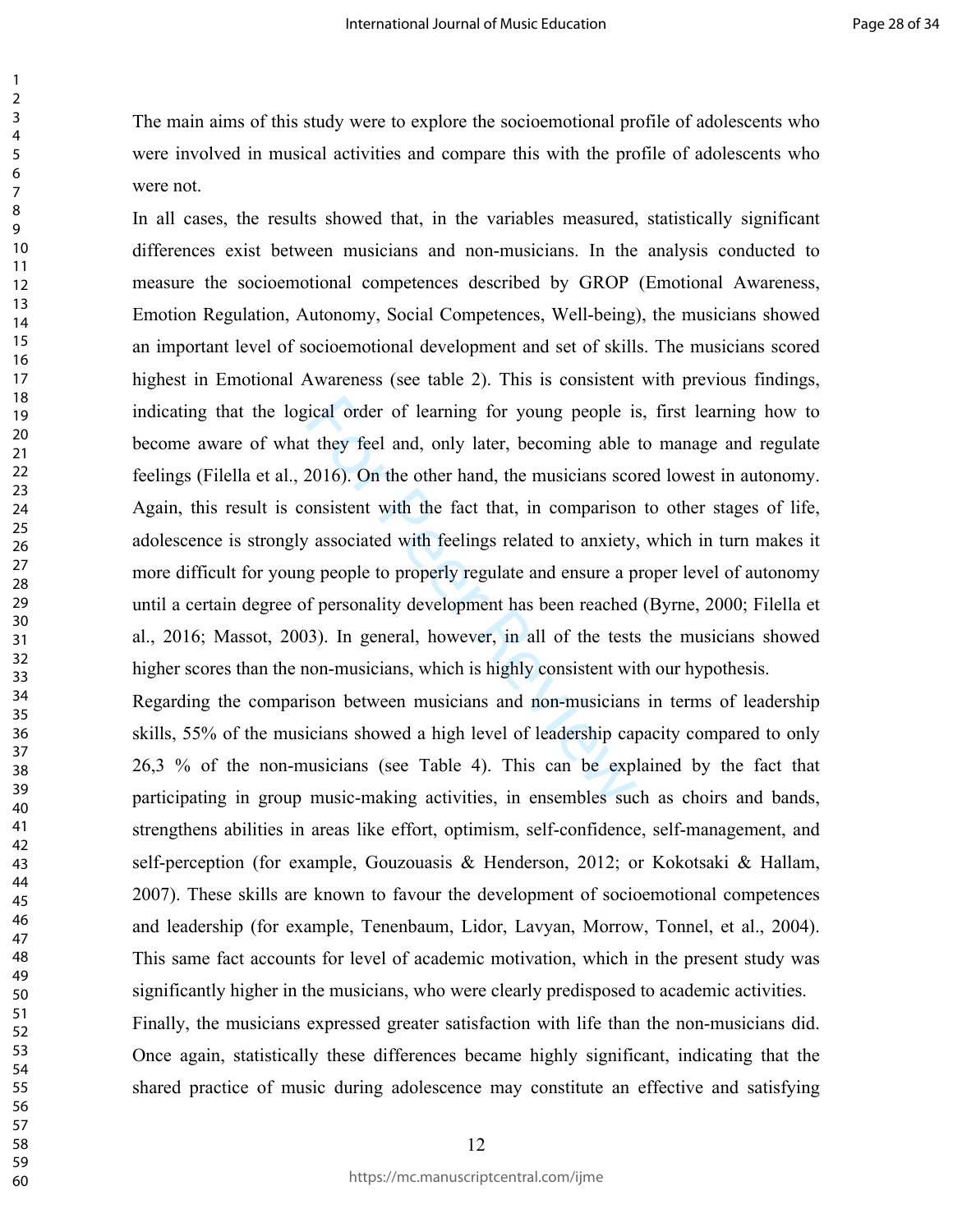leisure activity (as well as a contribution from the arts to well-being). Furthermore, it helps the individual make a positive evaluation of the activity itself and their level of satisfaction with life (Calderón-Garrido, Martín-Piñol, Gustems-Carnicer & Portela-Fontán, 2018; Croom, 2015).

ss the heterogeneity of music profiles in thinderlying the development of emotional costudy chose to select only the most repress and empirical results. Future investigat actorial effects of different variables in orde rel On the other hand, although the study produced interesting results there were also certain limitations. In first place, we were unable to fully address the considerable the plurality and heterogeneity of the community of adolescent musicians in the two geographical regions in question. Instead, our research focused on the musical ensembles for young people that were most typical of these regions: namely, bands or orchestras, and choirs. Future studies should therefore address the heterogeneity of music profiles in this population. Secondly, although the process underlying the development of emotional competencies is complex and multifactorial, our study chose to select only the most representative aspects, in line with previous studies and empirical results. Future investigations should study the interactions and multifactorial effects of different variables in order to more fully stablish those variables and relationships that account for the development of emotional competencies development during adolescence.

In conclusion, our findings clearly indicate that adolescents who participate in group musicmaking activities display a higher level of development of socioemotional competences. This suggests that music can become an important resource to help individuals acquire and strengthen their emotional and social skills in moments of the life span that originally have a different approach and aspects than other moments in life. In short, music may have valuable uses as a tool that can be effectively used to enhance young people's emotional understanding, well-being, and general health.

## **Acknowledgments**

The present work is the partial result of a doctoral thesis and was funded by ARCE grants promoted by the University of Barcelona (2015 and 2016).

## **References**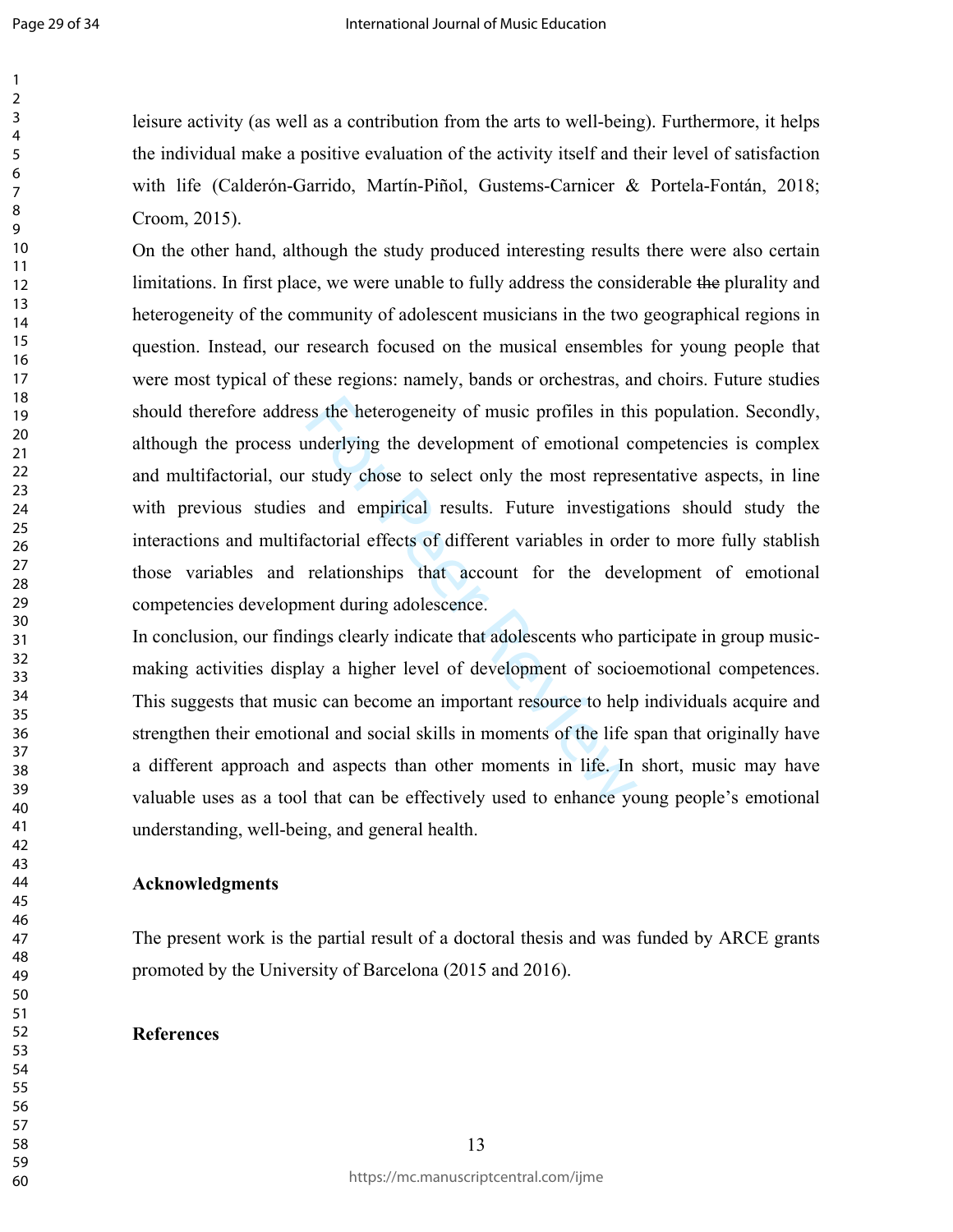Antonietti, A. & Colombo, B. (2014). Musical thinking as a kind of creative thinking. In E. Shiu (Ed.), *Creativity Research. An inter-disciplinary and multi-disciplinary research handbook* (pp. 233–246). New York: Routledge.

- Arnett, J. J. (2002). The psychology of globalization. *American Psychologist, 57*(10), 774– 783.
- Ávila de Encío, C. (2012). *Cuestionario LID*. Retrieved from http://mimosa.pntic.mec. es/aorcajad/Cuestionario\_liderazgo.doc
- Bar-On, R. (2006). The Bar-On model of emotional-social intelligence. *Psicothema*, *18*, 13–25.
- 1, G. (2018). Análisis del vocabulario emocio<br>the emotional vocabulary in literature teacher<br>*E* Formación del Profesorado, 21(1), 161–17<br>Educación emocional y bienestar [Emotior<br>Traxis<br>6). Orientación psicopedagógica y<br>ri Bisquerra, R., & Filella, G. (2018). Análisis del vocabulario emocional en el profesorado de lengua [Analysis of the emotional vocabulary in literature teachers]. *Revista Electrónica Interuniversitaria de Formación del Profesorado, 21*(1), 161–172
- Bisquerra, R. (2000). *Educación emocional y bienestar [Emotional education and wellbeing]*. Barcelona: Praxis
- Bisquerra, R. (2006). Orientación psicopedagógica y educación emocional [Psychopedagogic orientation and emotional education]. *Estudios Sobre Educación, 11*,  $9 - 25$ .
- Bisquerra, R., & Pérez, N. (2007). Las competencias emocionales [Emotional competences]. *Revista de Educación Siglo XXI, 10*, 61–82.
- Björklund, K., Liski, A., Samposalo, H., Lindblom, J., Hella, J., Huhtinen, H.,… Santalahti, P. (2014). Together at school-a school-based intervention program to promote socioemotional skills and mental health in children: study protocol for a cluster randomized controlled trial. *BMC public health*, *14*(1), 1042.
- Bong, M., Cho, C., Ahn, H.S., & Kim, H.J. (2012). Comparison of self-beliefs for predicting student motivation and achievement. *Journal of Educational Research*, (5), 336–352.
- Byrne, B. (2000). Relationships between anxiety, fear, self-esteem, and coping strategies in adolescence. *Adolescence*, *35*(137), 201–216.
- Calderón-Garrido, D., Martín-Piñol, C., Gustems-Carnicer, J., & Portela-Fontán, A. (2018). La influencia de las Artes como motor de bienestar: un estudio exploratorio [The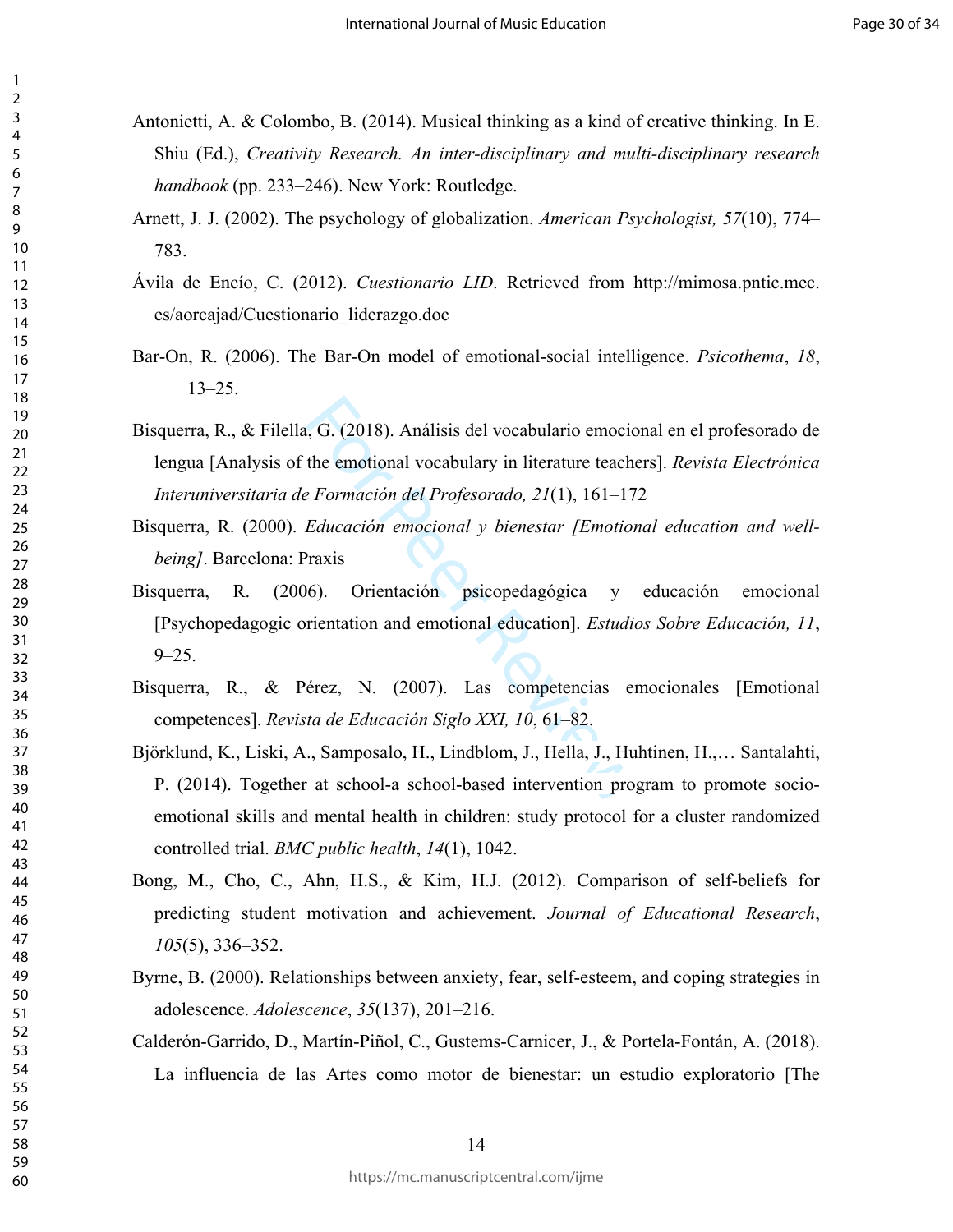influence of Arts as an engine for well-being: an exploratory study]. *Arte, Individuo y Sociedad, 30*(1), 77–93.

- Cattell, R. B., & Cattell, M. D. (2005). *Manual HSPQ: cuestionario de personalidad para adolescentes* [HSPQ Manual: Personality questionnaire for adolescents]. Madrid: Tea Ediciones.
- Catalan Choir Movement. (2018). *Moviment Coral Català website.* Retrieved from http://mcc.cat/en/
- Colson, J. F. (2012). *Conducting and rehearsing the instrumental music ensemble: scenarios, priorities, strategies, essentials, and repertoire*. Maryland: Scarecrow Press.
- Cooper, N. (2017). Design-based research as an informal learning model for choral conductors. *London Review of Education, 15*(3), 358–370.
- Design-based research as an informal lear<br> *Review of Education, 15*(3), 358–370.<br>
Music practice and participation for psycic influences positive emotion, engagement,<br> *t. Musicae Scientiae, 19*(1), 44–64.<br>
.., Larsen, R Croom, A. M. (2015). Music practice and participation for psychological well-being: a review of how music influences positive emotion, engagement, relationships, meaning, and accomplishment. *Musicae Scientiae*, *19*(1), 44–64.
- Diener, E., Emmons, R., Larsen, R. J., & Griffin, S. (1985). The satisfaction with life scale. *Journal of Personality Assessment, 49*, 71–75.
- Diener, E., & González, E. (2011). The validity of life satisfaction measures. *Social Indicators Research, 112*, 497–527.
- Duncan, G. J., Claessens, A., Huston, A. C., Pagani, L. S., Engel, M., Sexton, H.,…Japel, C. (2007). School readiness and later achievement. *Developmental Psychology, 43*(6), 1428–1446.
- Filella, G., Cabello, E., Pérez-Escoda, A., & Ros-Morente, A. (2016). Evaluación del programa de Educación Emocional "Happy 8-12" para la resolución asertiva de conflictos entre iguales [Evaluation of the Emotional Education program 'Happy 8-12 ' for the assertive resolution of conflicts among peers]. *Electronic Journal of Research in Educational Psychology, 14*(3), 582–601.
- García, E., del Olmo, M. J., & Gutiérrez-Rivas, E. (2014). Educación musical y desarrollo cognitivo asociado [Musical education and associated cognitive development]. *Música y Educación, 97*, 28–41.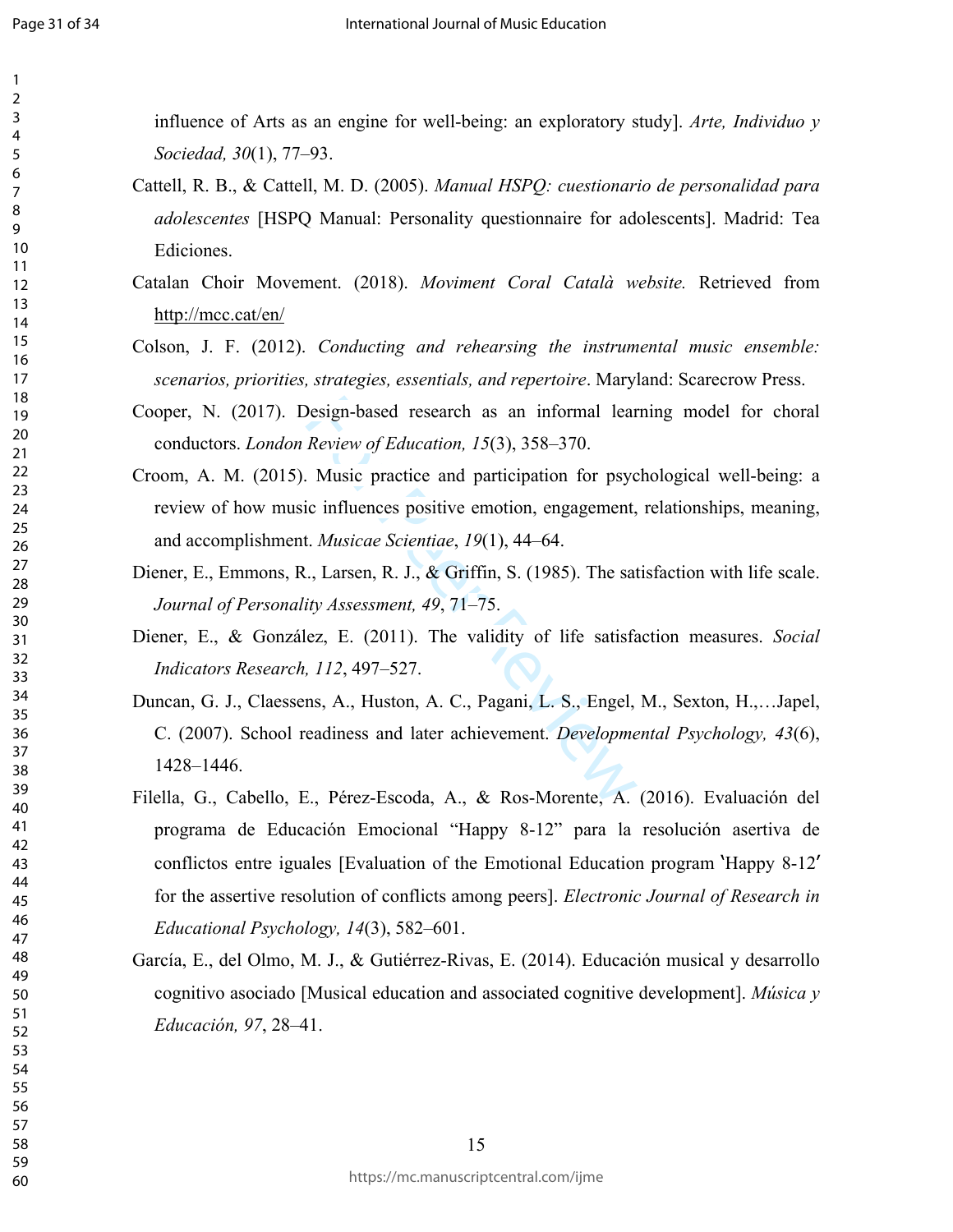Gouzouasis, P., & Henderson, A. (2012). Secondary student perspectives on musical and educational outcomes from participation in band festivals. *Music Education Research,* (4), 479–498.

- Gouzouasis, P., Guhn, M., & Kishor, N. (2007). The predictive relationship between achievement and participation in music and achievement in core Grade 12 academic subjects. *Music Education Research, 9*(1), 81–92.
- Hallam, S., & Creech, A. (2010) (Eds.). *Music Education in the 21st Century in the United Kingdom*. London: Institute of Education, University of London.
- Hargreaves, D. J., & North, A. C. (1999). The Functions of Music in Everyday Life: Redefining the Social in Music Psychology. *Psychology of Music, 27*, 71–83.
- Jones, J. N., & Deutsch, N. L. (2013). Social and identity development in an after-school program: Changing experiences and shifting adolescent needs. *The Journal of Early Adolescence, 33*(1), 17–43.
- Juslin, P., & Sloboda, J. (2010). *Handbook of Music and Emotion*. Oxford: Oxford University Press.
- al in Music Psychology. *Psychology of Music*<br>eutsch, N. L. (2013). Social and ide<br>program: Changing experiences and<br>of *Early Adolescence*, 33(1), 17–43.<br>i, J. (2010). *Handbook of Music and En*<br>c., C., Dunne, A. M., & Mo Kirrane, M., O'Connor, C., Dunne, A. M., & Moriarty P. (2017). Intragroup processes and teamwork within a successful chamber choir. *Music Education Research, 19*(4), 357– 370.
- Kokotsaki, D., & Hallam, S. (2007). Higher education music students' perceptions of the benefits of participative music making. *Music Education Research, 9*(1), 93–109.
- López de Juan Abad, B., & Pérez-Escoda, N. (2014). *Correlación entre la inteligencia emocional (TMMS) y la competencia emocional en adolescentes (QDE-SEC) [Correlation among emotional intelligence (TMMS and emotional competence in adolescents (QDE-SEC)]. Poster presented in the* I International Congress in Emotional Education. X Workshop in Emotional Education. Positive psychology and well-being. Barcelona, Universitat de Barcelona. Retrieved from http://diposit.ub.edu/dspace/handle/2445/58930
- Massot, M. I. (2003). Els joves que viuen entre cultures: un nou repte educatiu [The youth that live among cultures: the new educative challange]. *Temps d'Educació, 27*, 85–101.
- Mayer, J., Roberts, R., & Barsade, S. (2008). Human abilities: Emotional intelligence. *Annual Review of Psychology, 59*, 507–536.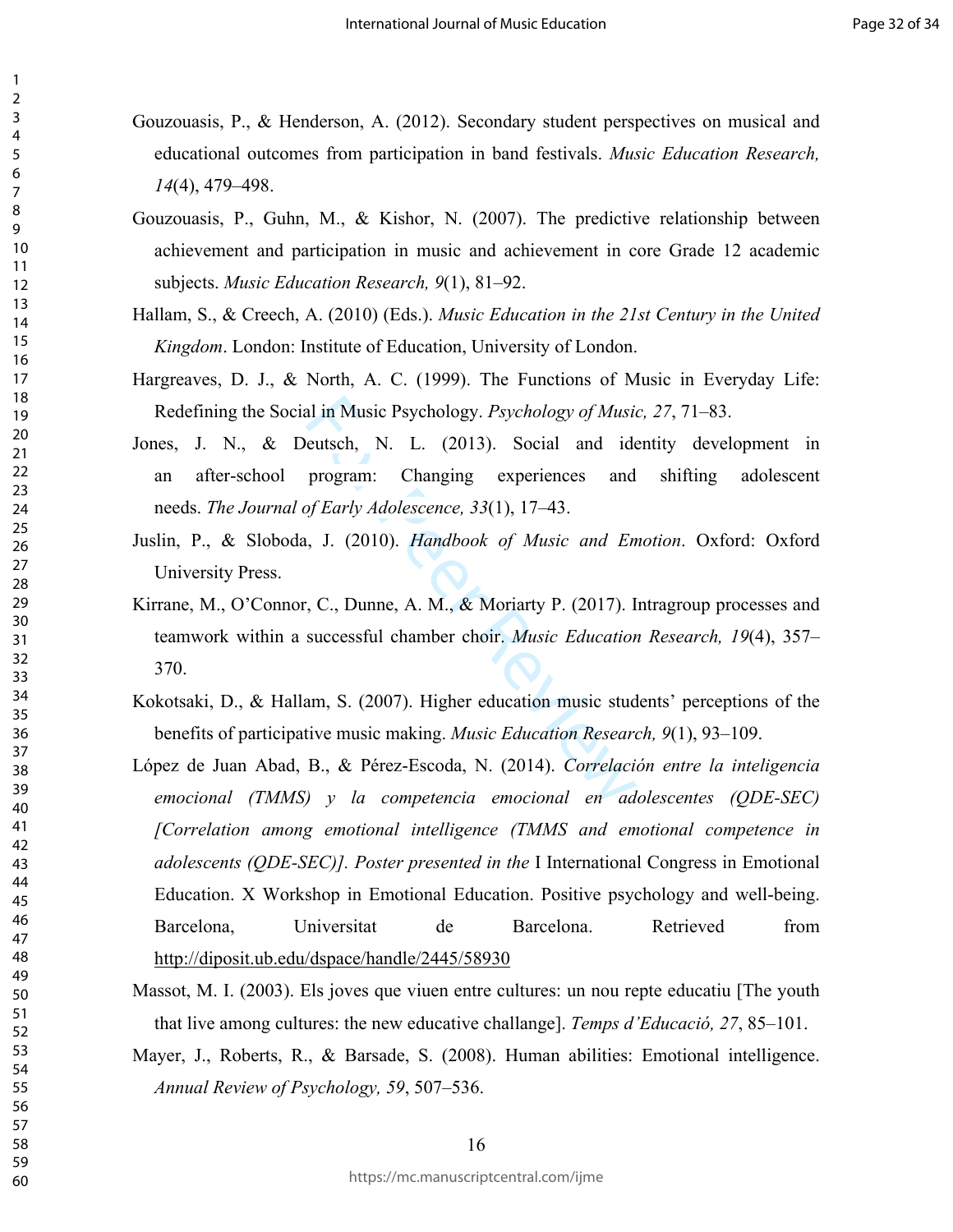- Mellor, L. (2013). An Investigation of Singing, Health and Well-being as a Group Process. *British Journal of Music Education, 30*(2), 177–205.
	- Merriam, A. P. (1992). *The Anthropology of Music*. Evanston, Il: Northwestern University Press.
	- Miranda, D., & Claes, M. (2009). Music listening, coping, peer affiliation and depression in adolescence. *Psychology of Music, 37*, 215–233.
	- Miksza, P. (2010). Investigating relationships between participation in high school music ensembles and extra-musical outcomes: An analysis of the Education Longitudinal Study of 2002 using bio-ecological development model. *Bulletin of the Council for Research in Music Education, 186,* 7–25.
	- Musical Societies Federation from Valencian Community. (2018). *Federació Societats Musicals de la Comunitat Valenciana website.* Retrieved from https://fsmcv.org/es/
	- North, A. C., Hargreaves, D. J., & O'Neill, S. A. (2000). The importance of music to adolescents. *British Journal of Educational Psychology, 70*, 255–272.
	- Education, 186, 7–25.<br>
	leration from Valencian Community. (201<sup>1</sup><br>
	unitat Valenciana website. Retrieved from ht<br>
	ves, D. J., & O'Neill, S. A. (2000). The<br>
	Journal of Educational Psychology, 70, 255-<br>
	A Grounded Theory of A Parker, E. C. (2018). A Grounded Theory of Adolescent High School Women's Choir Singers' Process of Social Identity Development. *Journal of Research in Music Education, 68*(4), 439–460.
	- Pears, K. C., Fisher, P. A., & Bronz, K. D. (2007). An intervention to promote social emotional school readiness in foster children: preliminary outcomes from a pilot study. *School Psychology Review*, *36*(4), 665–673.
	- Pérez-González, J.C. (2008). Propuesta para la evaluación de programas de educación emocional [Effectiveness of an Emotional Intelligence Program in Elementary Education]. *Electronic Journal of Research in Educational Psychology, 6*(2), 523–546.
	- Porter, R. B., & Cattell, R. B. (2002). *Manual del CPQ. Cuestionario de Personalidad para niños* [CPQ Manual. Personality Questionnaire for children]. Madrid: Tea Ediciones.
	- Roberts, D. F., Henriksen, L., & Foehr, U. G. (2004). Adolescents and media. In R. M. Lerner & L. Steinberg (Eds.), *Handbook of Adolescent Psychology* (pp. 487–521). Hoboken, NJ: John Wiley & Sons.
	- Saarikallio, A., & Erkkilä, J. (2007). The role of music in adolescents' mood regulation. *Psychology of Music*, *35*, 88–109.